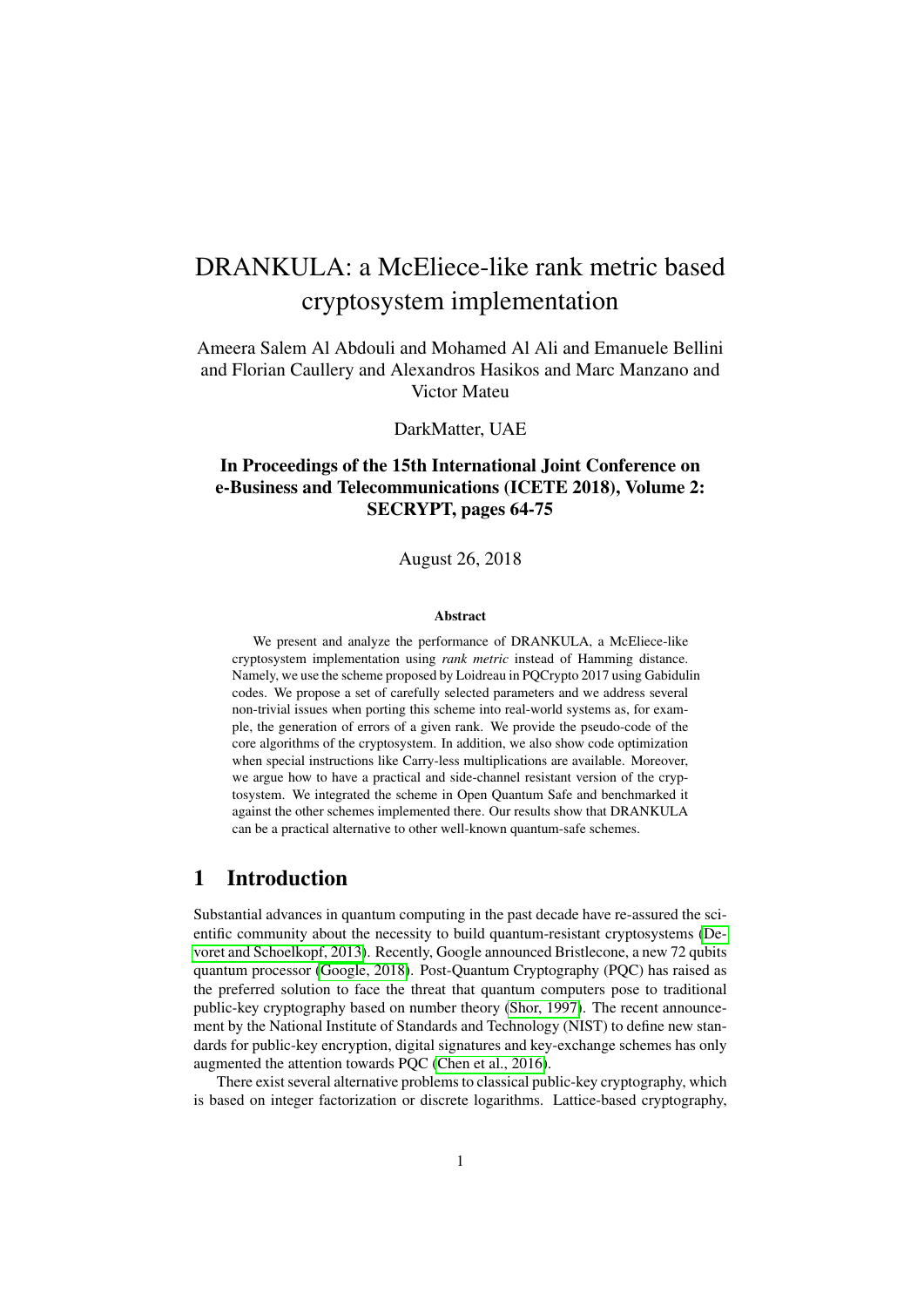multivariate cryptography, hash-based cryptography schemes, isogeny-based cryptography and code-based cryptography can be used to design cryptosystems secure against both classical and quantum computers [\(Bernstein et al., 2008\)](#page-16-0), and are thus regarded as PQC algorithms, being candidates for becoming the next standards defined by NIST.

Code-based cryptography is the oldest PQC family known and consequently is the most thoroughly studied among the PQC candidates [\(Sendrier, 2017\)](#page-18-1). McEliece proposed the first code-based public-key cryptosystem [\(McEliece, 1978\)](#page-17-3), which is based on binary Goppa codes, and so far has withstood all cryptanalytic efforts. Another well known cryptosystem was proposed by Niederreiter in [\(Niederreiter, 1986\)](#page-18-2). Recently, Bernstein, Chou and Schwabe presented McBits, which improved decryption time with respect to Niederreiter [\(Bernstein et al., 2015\)](#page-16-1). An improved version was presented in [\(Chou, 2017\)](#page-17-4). However, the usage of the aforementioned schemes in real world applications has been prohibitive because of the significantly large key sizes (e.g., McBits requires 64KB to achieve  $2^{80}$  classical security level). Therefore, the most important challenge that code-based cryptography faces is how to reduce key sizes in order to be implemented on limited resource devices.

Two different lines have been investigated with the purpose of reducing key sizes. On the one hand, several works have tried to address this drawback by designing McEliece variants with more compact keys by using quasicyclic codes [\(Gaborit, 2005;](#page-17-5) [Misoczki et al., 2013;](#page-18-3) [Chou, 2016\)](#page-17-6). On the other hand, the usage of rank metric rather than Hamming distance has been considered.

The rank metric was introduced by Gabidulin in [\(Gabidulin, 1985\)](#page-17-7) and he proposed a family of codes, the Gabidulin codes, equivalent to Reed-Solomon codes in Hamming distance, which can be decoded in polynomial time. Rank Syndrome Decoding (RSD) is the equivalent in rank metric of the Syndrome Decoding problem in Hamming distance. Later on, Gabidulin et al. proposed the GPT cryptosystem, a McEliece-like cryptosystem based on Rank metric [\(Gabidulin et al., 1991\)](#page-17-8). One of the advantages of using Gabidulin codes is that the complexity of the best known attacks for solving the RSD problem have an exponential complexity which is quadratic in the parameters of the system. As a consequence, key sizes can be notably reduced to achieve the same security level than a Hamming distance-based cryptosystem.

Then, Overbeck proposed a framework that devastated all Gabidulin codes based encryption schemes [\(Overbeck, 2005;](#page-18-4) [Overbeck, 2008\)](#page-18-5). Furthermore, evolutions of the GPT cryptosystem have been shown to be also breakable in polynomial-time [\(Otmani](#page-18-6) [et al., 2016\)](#page-18-6). Nevertheless, Loidreau has proposed a new McEliece-like rank metric based encryption scheme from Gabidulin codes that is not affected by the so-called Overbeck's attacks [\(Loidreau, 2017\)](#page-17-9).

In this work we carry out the first implementation of the scheme proposed in [\(Loidreau, 2017\)](#page-17-9), which we have called DRANKULA. We present a set of selected parameters that allow the scheme to achieve different levels of quantum security; namely 64, 96 and 128 bit. We motivate this parameter selection by implementation constraints and optimization possibilities. Moreover, we go through all the caveats of the implementation of a cryptosystem based on rank metric codes, and we provide the pseudocode for the main algorithms. We also discuss several countermeasures that would make the implementation side-channel resistant.

### 1.1 Organization of the paper

The rest of the paper is structured as follows. First, in Section [2](#page-2-0) we outline all the codebased Key Encapsulation Mechanism (KEM) and Public Key Encryption (PKE) sub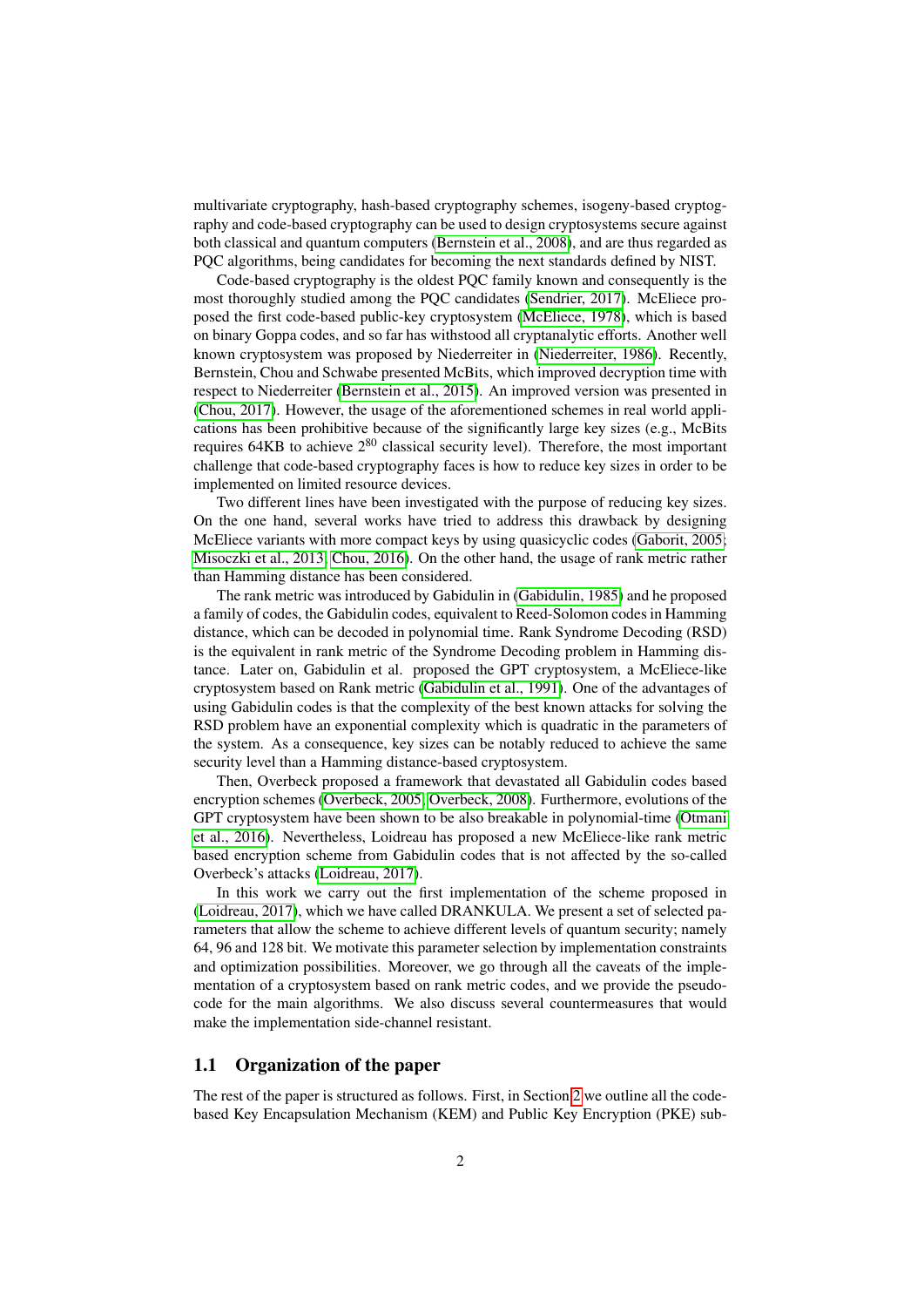missions to the NIST competition and then in Section [3](#page-2-1) we introduce the cryptosystem we are implementing on this paper, and the selected parameters. Section [4](#page-4-0) is devoted to the base field arithmetic and matrix operations that are required to implement for running the cryptosystem. In Section [5](#page-6-0) we present the necessary code-blocks used to build the cryptosystem, namely, (a) the key generation, (b) the encryption which includes the error generation, and (c) the decryption. Section [6](#page-11-0) gives an overview of the performance of the scheme compared with other post-quantum cryptography schemes. Section [7](#page-14-0) presents some directions to have a side-channel resistant implementation. Finally, we provide the conclusions of our proposal in Section [8.](#page-16-2)

# <span id="page-2-0"></span>2 Rank-metric NIST submissions

There were four code-based KEM and PKE schemes based on the rank metric submitted to the first round of the NIST post-quantum cryptography standardization competition [\(NIST, 2018\)](#page-18-7). First, Ouroboros-R [\(Deneuville et al., 2017\)](#page-17-10), is a cryptosystem that inherits features from MDPC-McEliece [\(Misoczki et al., 2013\)](#page-18-3) and the rank metric quasi-cyclic family. The security relies on decoding small weight vectors of random quasi-cyclic codes. The advantages are the security reduction with small public key sizes resulting from cyclicity, the easy evaluation of the low decryption failure probabilities and the efficiency of the decoding compared to MDP. Second, LAKE [\(Gaborit](#page-17-11) [et al., 2013\)](#page-17-11), which stands for *Low rAnk parity check codes Key Exchange*, is a rankmetric scheme for which the authors provide an efficient probabilistic decoding algorithm. The quasi-cyclic family of codes that is being used produces a public key which is significantly smaller than MDPC codes. Similar to LAKE, LOCKER [\(Aragon et al.,](#page-16-3) [2017\)](#page-16-3) is built on a small variation of low rank parity check codes and has been adapted to support low decryption probability failures with a versatile choice of parameters. Considering the low decryption failure probabilities the scheme is efficient in terms of key sizes and computational complexity. These three schemes share the property of a probabilistic decryption algorithms. In contrast, DRANKULA offers a deterministic decryption procedure which makes it more suitable in scenarios where we cannot tolerate decryption failures.

Last, *RQC* [\(Melchor et al., 2016\)](#page-17-12), is another rank-metric scheme that is also based on the difficulty of decoding random quasi-cyclic codes. The key-size of the scheme is restricted to a few thousands of bytes and has a deterministic decoding algorithm. It is also resistant to code hidden structure recovery attacks. Although having a bigger key size, DRANKULA reduces the ciphertext expansion by a factor of 2 in comparison to RQC.

# <span id="page-2-1"></span>3 Cryptosystem description

The scheme we have chosen to implement is the one proposed in [\(Loidreau, 2017\)](#page-17-9). It is a scheme based on Gabidulin codes using a special sub-space for the entries of the scrambling matrix which transforms the private key into the public key.

The essential difference between the presented cryptosystem and traditional McEliece instantiations is that, instead of XORing the encoded plaintext with errors of a given Hamming weight, we do it with an error of a specific *rank weight*.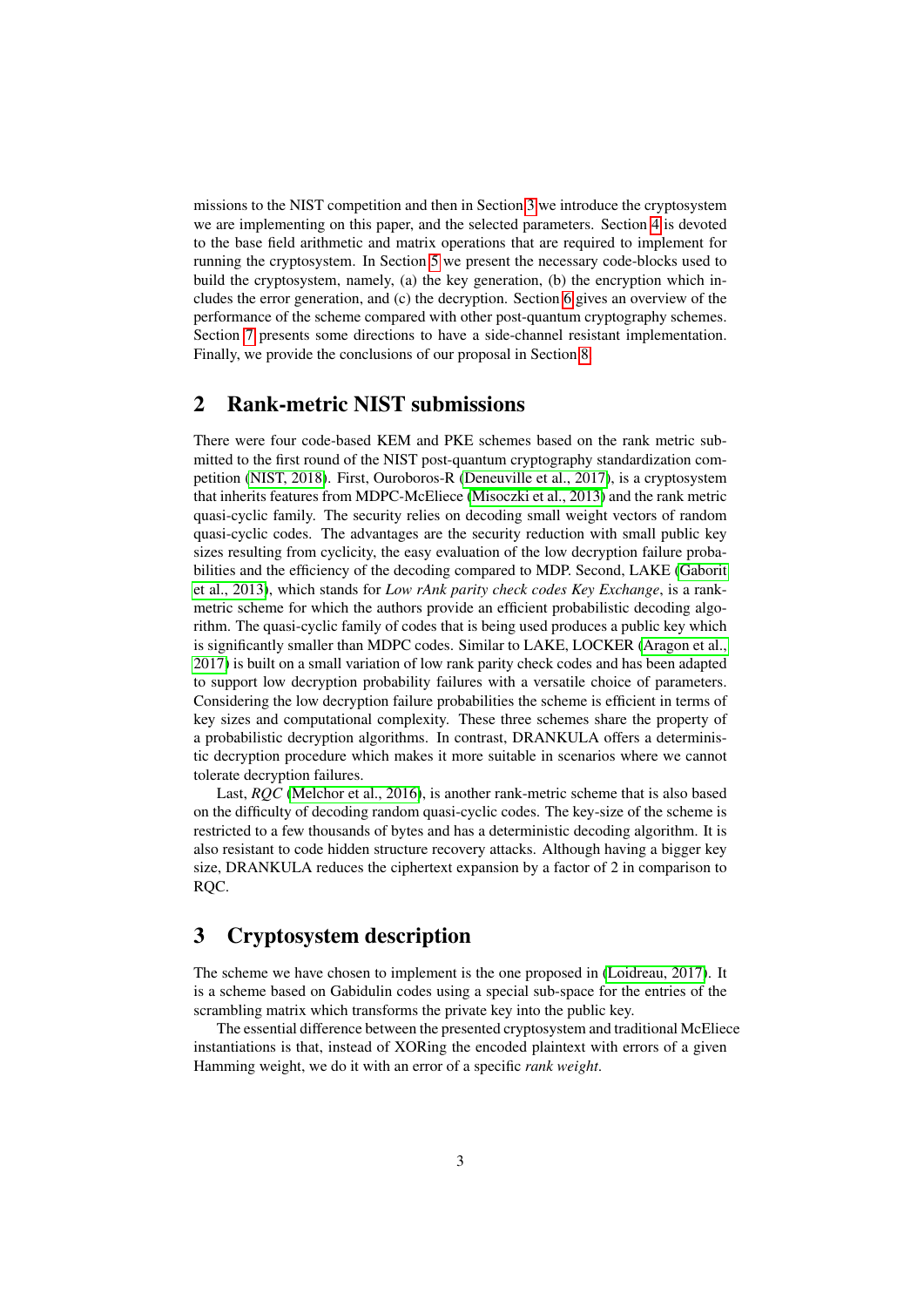**Definition 1.** Let  $e = \{e_1, \ldots, e_n\} \in \mathbb{F}_{2^m}^n$ . The rank weight of e is defined by

$$
\operatorname{rk}(\begin{bmatrix} e_{1,1} & \cdots & e_{n,1} \\ e_{1,2} & \cdots & e_{n,2} \\ \vdots & \ddots & \vdots \\ e_{1,m} & \cdots & e_{n,m} \end{bmatrix})
$$

where  $e_{i,j}$  is the jth component of  $e_i$  seen as a vector over  $\mathbb{F}_2$ .

**Definition 2** (Gabidulin codes). Let  $k < n \le m$  be non-negative integers and let  $\{g_1, ..., g_n\} \in$  $\mathbb{F}_{2^m}$ , be linearly independent over  $\mathbb{F}_2$ . Let  $[i] = 2^i$  such that  $x \to x^{[i]}$  is the ith power *of the Frobenius automorphism*  $x \to x^2$ . The code Gab<sub>k,n</sub>(g), is the linear code with *generator matrix*

$$
G = \begin{bmatrix} g_1 & \cdots & g_n \\ g_1^{[1]} & \cdots & g_n^{[1]} \\ \vdots & \ddots & \vdots \\ g_1^{[k-1]} & \cdots & g_n^{[k-1]} \end{bmatrix}
$$

*that is:*

$$
Gab_{k,n}(\mathbf{g})=\{\mathbf{xG}|\mathbf{x}\in\mathbb{F}_{2^m}^k\}.
$$

These codes can be decoded in polynomial-time for errors of rank weight up to  $|(n-k)/2|$  [\(Gabidulin, 1985\)](#page-17-7).

Gabidulin Codes are the rank-metric equivalent of Reed Solomon Codes. The scheme's approach is to choose a randomly selected vector space of  $\mathbb{F}_2^m$  of fixed dimension which is used to scramble the codes. The proof of correctness of the cryptosystem is based on the rank multiplication property, the same one used to show that the Low Rank Parity Check (LRPC) codes decoding procedure works.

The scheme has four parameters:

- $m$ := the degree of the extension of  $\mathbb{F}_2$  in which our code will be defined
- $\bullet$  *n*:= the length of the code
- $k :=$  the dimension of the code
- $\lambda$ := the dimension of a randomly selected subspace of  $\mathbb{F}_{2^m}$

The security bounds of the scheme given in [\(Loidreau, 2017\)](#page-17-9) are the following:

- Decoding of the ciphertext in the public code corresponds to the complexity of solving Bounded Distance binary Rank decoding BDR problem which is NPhard. In that setting, the decoding complexity is equal to  $m^3 2^{(\lambda Rk(e)-1)[(k \min(m,n))/n]}$ binary operations for a classical computer and to  $m^3 2^{\frac{1}{2}(\lambda Rk(e)-1)\lfloor (k \min(m,n))/n \rfloor}$ operations for a quantum computer.
- The lower bound on the complexity of distinguishability of the public code from a random code is  $2^{(\lambda-1)m-(\lambda-1)^2}$ .

Finally, the scheme is separated into the three following parts: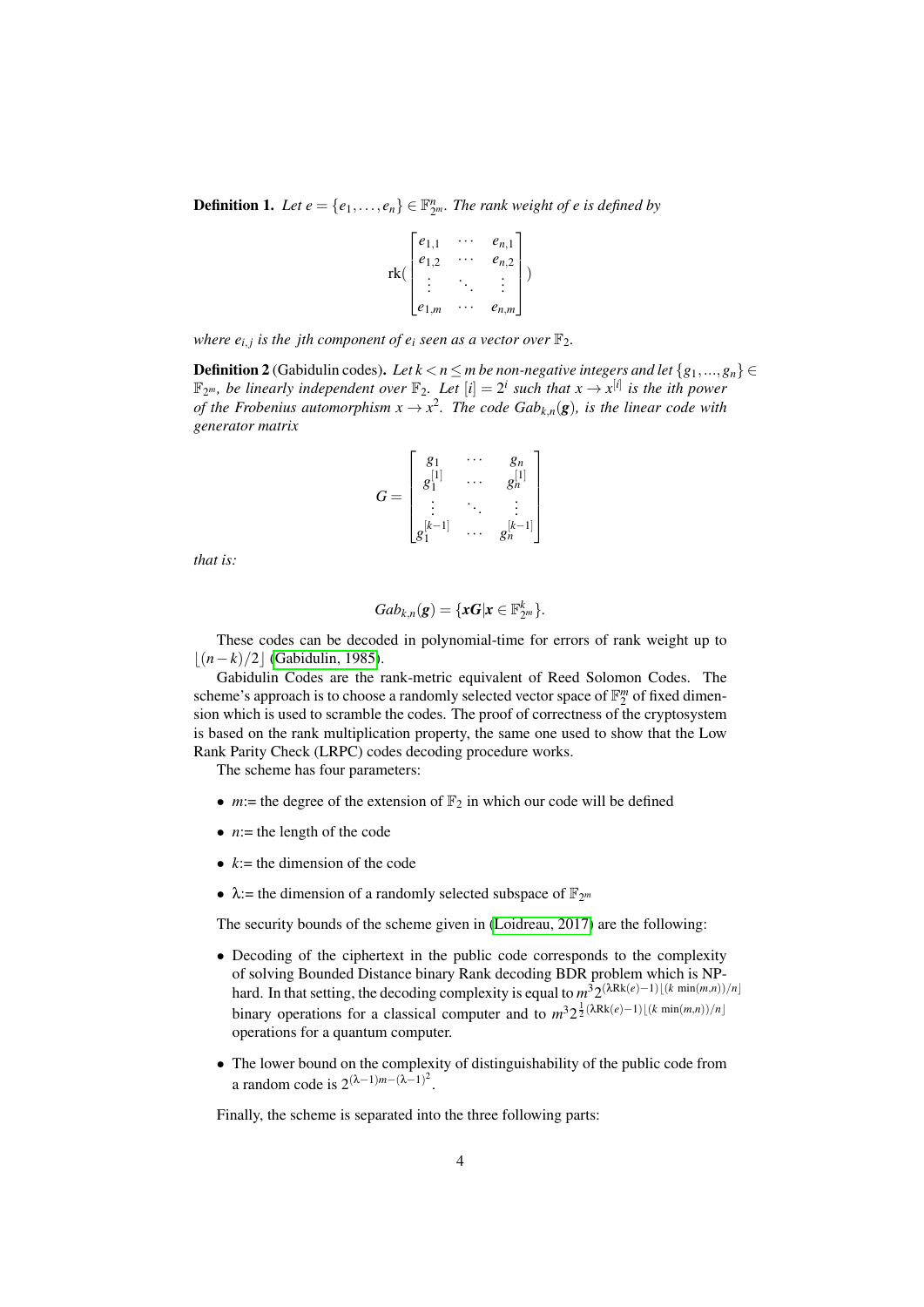| m  | n      | n   |  | dec. cplx | quantum dec. cplx. | key recovery cplx. | public key size |
|----|--------|-----|--|-----------|--------------------|--------------------|-----------------|
| 64 | 63     |     |  | 42        | $\neg$ 0           | 24                 | 7.75KB          |
| 96 | $\sim$ | . . |  | 194.76    | 104.76             | 88                 | 14.77KB         |
| 96 | 96     | 48  |  | 259.75    | 139.75             | 279                | 7KB             |

<span id="page-4-1"></span>

### • Key generation:

– Private key:

- 1. Select a Gabidulin code of length *n* and dimension *k* over  $\mathbb{F}_{2^m}$  with generator matrix *Gpriv*
- 2. Randomly generate a non-singular  $k \times k$  matrix  $S \in M_k(\mathbb{F}_{2^m})$
- 3. Randomly select a vectorial subspace  $V \subset \mathbb{F}_2^m$  of dimension  $\lambda$
- 4. Randomly generate a non-singular  $P \in M_n(V)$
- **Public key:** The public code  $C_{pub}$  has  $G_{pub} = SG_{priv}P^{-1}$  as a generator matrix.
- Encryption:
	- 1. Choose a random vector  $e \in \mathbb{F}_{2^m}^n$  of rank weight  $t := \lfloor (n-k)/(2\lambda) \rfloor$
	- 2. Compute  $y = xG_{pub} + e$
	- 3. Send *y*
- Decryption:
	- 1. Compute  $yP = xSG + eP$
	- 2. Recover *xS* and *eP* by decoding and recover *x* by multiplying *xS* by  $S^{-1}$

We refer to [\(Loidreau, 2017\)](#page-17-9) for the proof of work.

### 3.1 Parameters Selection

The parameters proposed in [\(Loidreau, 2017\)](#page-17-9) were not optimal for its implementation because they were focused on reducing the size of both private and public keys instead. For our implementation, we have chosen a base field which is either  $\mathbb{F}_{2^{64}}$  or  $\mathbb{F}_{2^{96}}$  to fit nicely into the words structure available on modern machines and carry out optimizations based on special sets of instructions (e.g. carry-less multiplication). We targeted 3 levels of post-quantum security, namely 64 bit, 96 bit and 128 bit and we have determined the following parameters. Table [1](#page-4-1) shows our parameter sets and their respective security levels. Such values are computed following the formulas given in [\(Loidreau,](#page-17-9) [2017\)](#page-17-9) and are consistent with the ones presented in that paper.

# <span id="page-4-0"></span>4 Implementation of core components

Given the nature of the cryptosystem, the core components are the field arithmetic and the matrix operations. Therefore, the performance of the resulting algorithms will heavily rely on how efficient such operations are.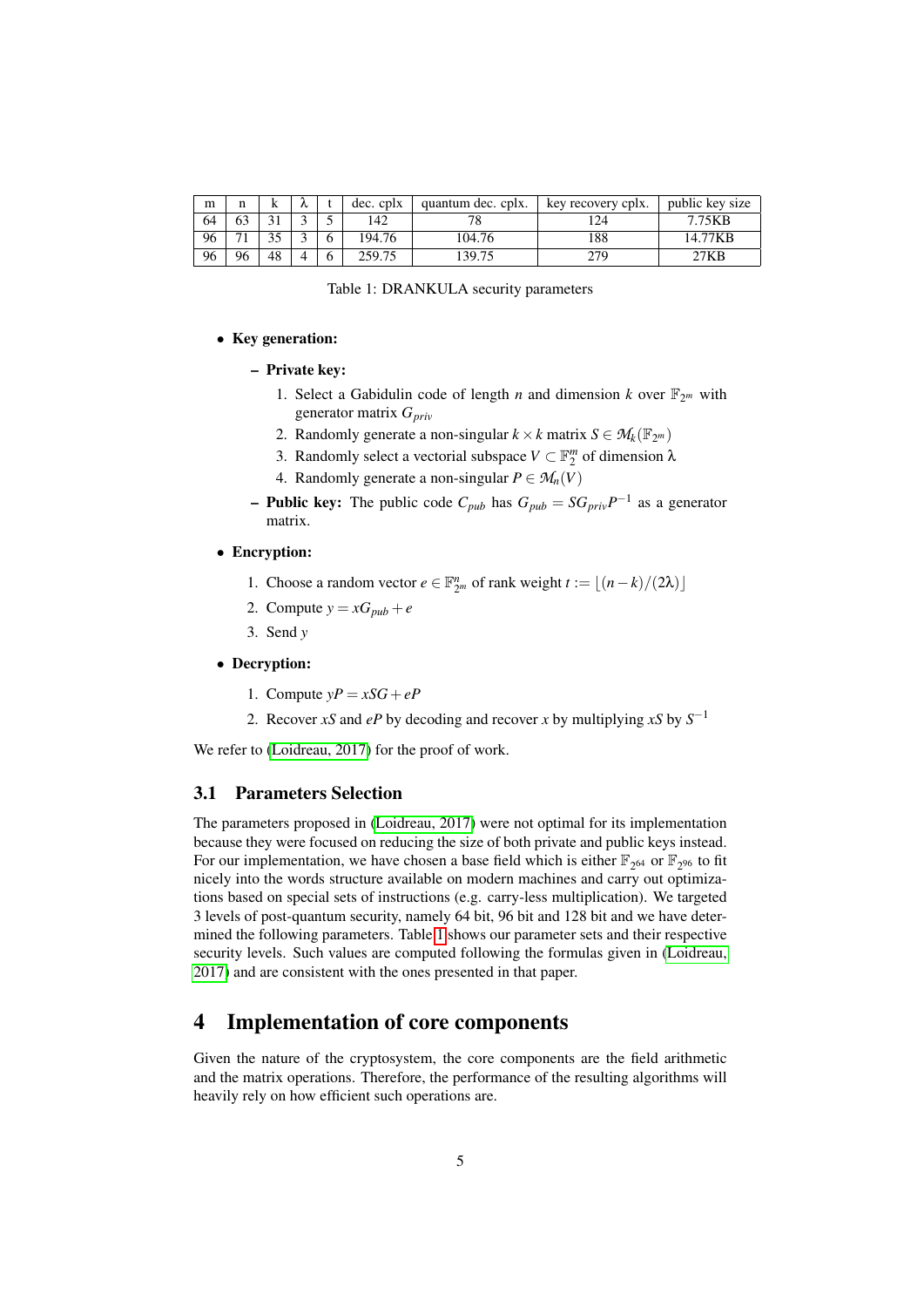### 4.1 Field arithmetic

We implemented finite field arithmetic for the two binary fields  $\mathbb{F}_{2^m}$ , with  $m = 64$  and  $m = 96$ , representing elements as polynomials of degree  $m - 1$ . As it was proven in Swan's Theorem [\(Swan, 1962\)](#page-18-8) on factorization of polynomials over finite fields, given that 64 and 96 are multiples of 8 there is no irreducible trinomial. Therefore, we used the two following irreducible pentanomial  $f_{64}(x) = x^{64} + x^4 + x^3 + x + 1$  and  $f_{96}(x) = x^{96} + x^{10} + x^9 + x^6 + 1$ , respectively, both provided by the Allan Steel database incorporated in Magma software [\(Bosma et al., 1997\)](#page-16-4). Notice that in the case of  $f_{64}$  the pentanomial has also lowest possible intermediate degree, allowing the shortest shift during the reduction operations. Such irreducible polynomial for the case of  $\mathbb{F}_{96}$  has 7 terms, i.e.  $x^{96} + x^6 + x^5 + x^3 + x^2 + x + 1$ , which is not convenient to use compared with the pentanomial.

We stored elements in both fields using 128 unsigned integers, with unused bits set to zero.

Addition and subtraction of two elements are a simple XOR operation.

The multiplication of two polynomials has been performed using PCLMULQDQ in-struction [\(Gueron and Kounavis, 2010\)](#page-17-13). In the case of  $\mathbb{F}_{96}$ , three calls to such instruction are needed, since the instruction operates on 64 bit inputs. For this reason we split one element of 96 bits in two elements of 32 and 64 bits respectively, and then apply Karatsuba-Ofman method [\(Karatsuba and Ofman, 1962\)](#page-17-14). In the case of  $\mathbb{F}_{64}$ , only one call to the instruction is needed, and there is no need to split the element.

Since the multiplication provides polynomials of degree at most  $2m - 2$ , we need to perform the reduction of such result. The two algorithms for reduction are presented in Algorithm [1](#page-5-0) and Algorithm [2,](#page-6-1) where the symbols  $\ll$ ,  $\gg$  denote field multiplication and division by *x* respectively (left and right shift operators),  $\oplus$  is the field addition (XOR operator), and || is the concatenation operator.

```
Algorithm 1: Reduction in \mathbb{F}_{2^{64}}
```

```
input : A = (a<sub>126</sub>,...,a<sub>0</sub>) \in \mathbb{F}_2^{127}<br>
output : C = A mod f<sub>64</sub> \in \mathbb{F}_2^{64}1 A<sup>0</sup> = (a_{63},...,a_0) \in \mathbb{F}_2^{64}2 A_1 = (0, a_{126}, \ldots, a_{64}) \in \mathbb{F}_2^{64}3 A<sub>0</sub> = A<sub>0</sub> ⊕ (A<sub>1</sub> ≪ 4) ⊕ (A<sub>1</sub> ≪ 3) ⊕ (A<sub>1</sub> ≪ 1) ⊕ A<sub>1</sub>
4 A<sub>1</sub> = (A<sub>1</sub> \gg 60) ⊕ (A<sub>1</sub> \gg 61) ⊕ (A<sub>1</sub> \gg 63)
5 T = (0, \ldots, 0, a_{67}, a_{66}, a_{65}, a_{64}) \in \mathbb{F}_2^{64}A_0 = A_0 \oplus (T \ll 4) \oplus (T \ll 3) \oplus (T \ll 1) \oplus T7 return A_0
```
<span id="page-5-0"></span>To limit memory usage, the inversion on the field relies on the Extended Euclidean Algorithm [\(Hankerson et al., 2006\)](#page-17-15). An alternative requiring more memory, which we did not consider, would be Itoh-Tsujii algorithm with precomputed powers [\(Itoh and](#page-17-16) [Tsujii, 1988\)](#page-17-16).

### 4.2 Matrix operations

The operations needed in our implementation are the following:

• Matrix multiplications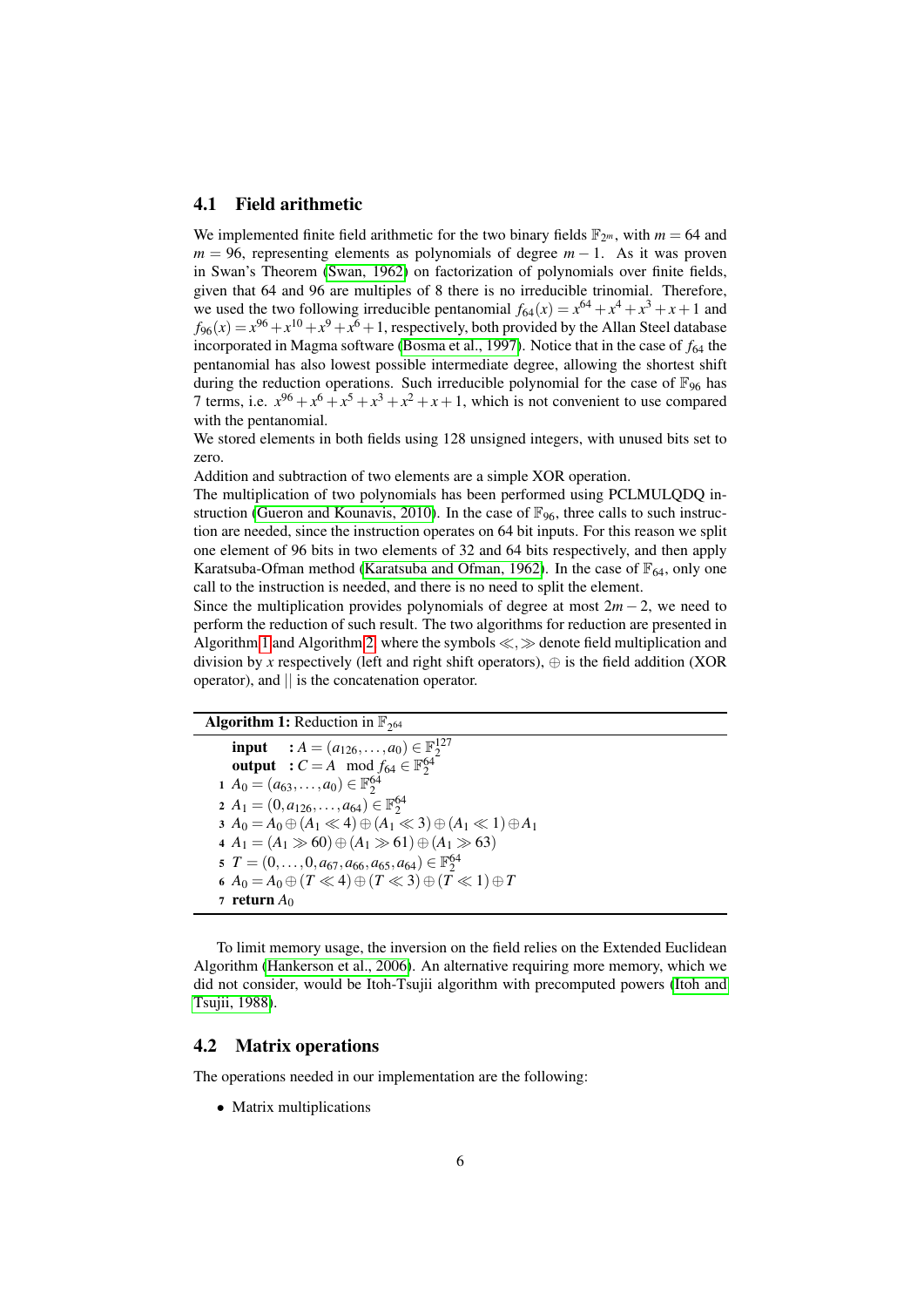# Algorithm 2: Reduction in  $\mathbb{F}_{2^{96}}$

**input** :  $A = (a_{190},...,a_0) \in \mathbb{F}_2^{191}$ <br> **output** :  $C = A \mod f_{96} \in \mathbb{F}_2^{96}$ *A*<sup>0</sup> =  $(a_{63},...,a_0) \in \mathbb{F}_2^{64}$  $A_1 = (a_{127}, \ldots, a_{64}) \in \mathbb{F}_2^{64}$  $A_2 = (0, \ldots, 0, a_{190}, \ldots, a_{128}) \in \mathbb{F}_2^{64}$ *A*<sub>0</sub> = *A*<sub>0</sub> ⊕ (*A*<sub>2</sub> ≪ 42) ⊕ (*A*<sub>2</sub> ≪ 41) ⊕ (*A*<sub>2</sub> ≪ 38) ⊕ (*A*<sub>2</sub> ≪ 32) *A*<sub>1</sub> = *A*<sub>1</sub> ⊕ (*A*<sub>2</sub> ≫ 22) ⊕ (*A*<sub>2</sub> ≫ 23) ⊕ (*A*<sub>2</sub> ≫ 26) ⊕ (*A*<sub>2</sub> ≫ 32)  $T = (0, \ldots, 0, a_{127}, \ldots, a_{96}) \in \mathbb{F}_2^{64}$  $7 A_0 = A_0 \oplus (T \ll 10) \oplus (T \ll 9) \oplus (T \ll 6) \oplus T$ **return**  $A_1 || A_0 \in \mathbb{F}_2^{96}$ 

- <span id="page-6-1"></span>• Gaussian elimination in order to perform:
	- Matrix inversion for square matrices
	- Assertion of linear independence
	- Reduction of the generator matrix of the public code to the systematic form  $(i.e.$  rewrite  $G_{pub}$  as  $\left[Id_k||G'_{pub}\right]$

It has to be noted that those operations were implemented with two variants. That is, one for the matrices with coefficients in  $\mathbb{F}_2$  and one for the matrices with coefficients in  $\mathbb{F}_{2^m}$ . As the sizes of the matrices are quite small (96  $\times$  96 at maximum), the naive algorithms were actually faster than any optimized version. For example, the matrix multiplication is not using Strassen's algorithm and matrix inversion is carried out using Gaussian elimination.

# <span id="page-6-0"></span>5 Algorithms Implementation

Loidreau's proposed scheme consists of the three algorithms sumarized in Section [3.](#page-2-1) Here we present our implementation for each of them.

### 5.1 Key generation

The key generation is pretty simple. It just requires to generate random matrices with coefficients in  $\mathbb{F}_2$  or  $\mathbb{F}_{2^m}$  of the right dimension and to ensure that they respect the conditions given in the scheme specification. If the randomly generated matrix does not fulfill the conditions, then repeat the process until one suitable candidate is found.

More precisely, the conditions are the following:

• The generators  $g_1, \ldots, g_n$  of the Gabidulin code with generator matrix  $G_{priv}$  are all linearly independent over  $\mathbb{F}_2$ . That is, the binary matrix

$$
\begin{bmatrix} g_{1,1} & \cdots & g_{n,1} \\ \vdots & \vdots & \vdots \\ g_{1,m} & \cdots & g_{n,m} \end{bmatrix},
$$

where  $g_{i,j}$  is the *j*-th bit of  $g_i$ , has a rank equal to *n*.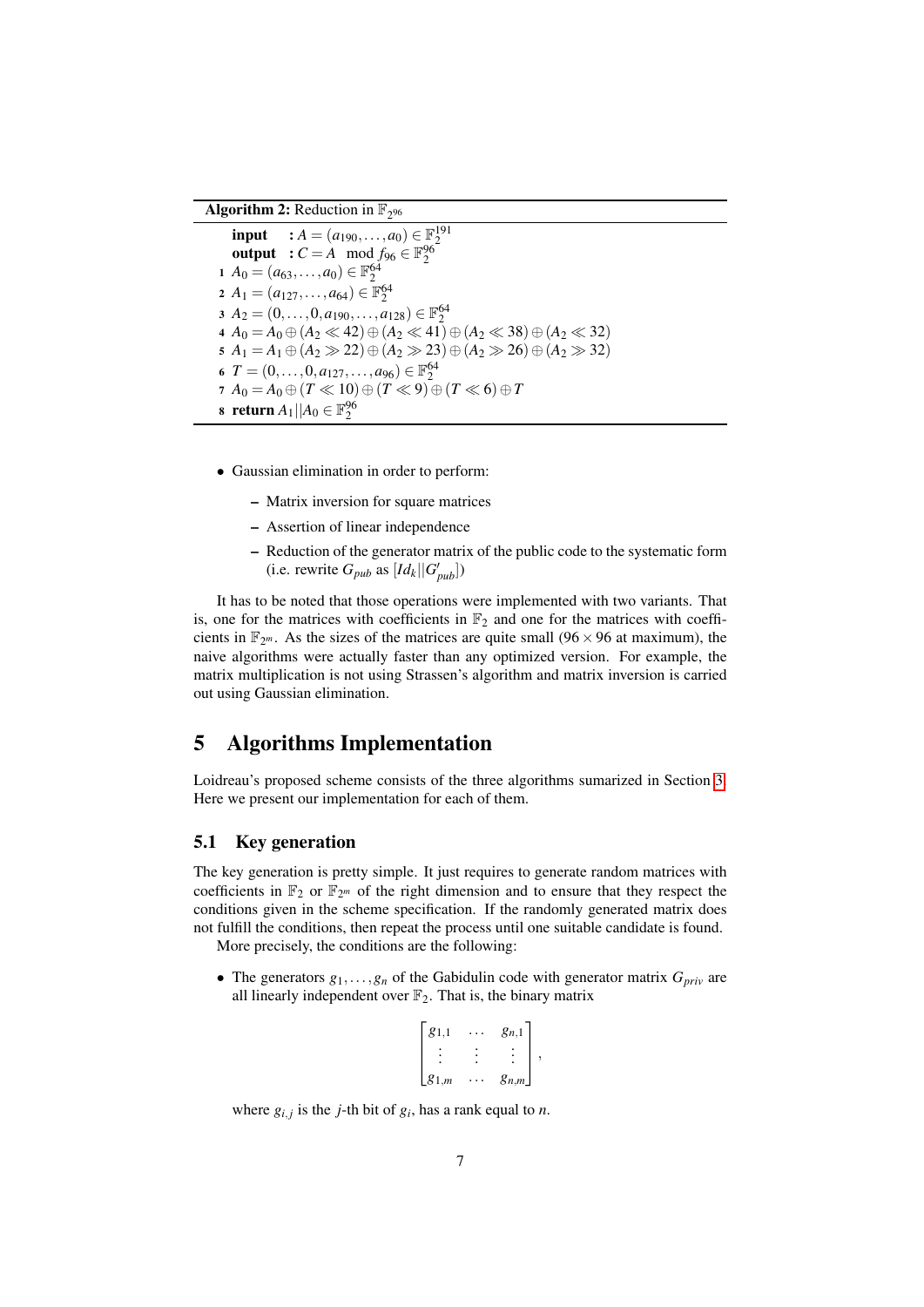- The  $\lambda$  random elements of  $\mathbb{F}_{2^m}$  which shall be seen as the basis of *V* have to be linearly independent over  $\mathbb{F}_2$ .
- Matrices  $P \in M_n(V)$  and  $S \in M_k(\mathbb{F}_{2^m})$  should be non-singular.

Luckily, the density of non-singular matrices with coefficients in finite field is high (see [\(Maples, 2013\)](#page-17-17)) and the sample-rejection strategy is guaranteed to be fast for the generation of *P* and *S* or even of  $g_1, \ldots, g_n$  in the case where  $m = n$ .

### 5.2 Encryption

The encryption operation uses a matrix multiplication and a vector addition. Nevertheless, the generation of an error vector of a given rank is a tricky process. Indeed, the probability that a randomly generated  $n \times m$  matrix with coefficients in  $\mathbb{F}_2$  has a rank equal to the value specified in the scheme is low (see [\(Maples, 2013\)](#page-17-17)). There is a need for a more optimized strategy. The idea is to generate *t* random linearly independent vectors of  $\mathbb{F}_2^m$  and then generate *n* random linear combinations of those vectors. This is the method which is also used in [\(Deneuville et al., 2017\)](#page-17-10). The pseudo-code of the error generation is given in Algorithm [3.](#page-7-0)

Algorithm 3: Random error generation input : The binary field size *m*, the length of the error *n* and the error rank *t* **output** : A random element  $e := \{e_1, \ldots, e_n\} \in \mathbb{F}_{2^m}^n$  such that  $rk(e) = t$ 1 while *not\_linearly\_independent(b*<sub>1</sub>,...,*b*<sub>t</sub>) do  $b_1, \ldots, b_t \leftarrow$ generate\_random\_vectors( $t, \mathbb{F}_{2^m}$ ) 3 while  $rk(e) \neq t$  do <sup>4</sup> for *i from* 1 *to n* do  $\mathsf{S}$  |  $\left\{ \text{rand} \stackrel{\$}{\leftarrow} \{0,1\}^t \right\}$ 6  $\Big| \Big| e_i = \sum_{k=1}^t rand_k \times b_k$ <sup>7</sup> return *e*

<span id="page-7-0"></span>Even if highly unlikely, it could happen that the coefficient associated to one (or more) of the generating vectors is always zero. In that case, the error vector would have a rank lower than *t*. This is why the rank of the output error vector must be checked and, in case it does not fulfill the requirements of the scheme, another error vector must be generated.

### 5.3 Decryption

Given an encrypted message  $y = xSG_{priv}P^{-1} + e$ , the first step to decrypt it is to multiply *y* by *P* to obtain  $yP = xSG_{priv} + eP$ . After that, the Algorithm [11](#page-13-0) might be used to obtain the corrected message which is equal to  $xS$ . Finally, the cleartext  $x$  is computed by multiplying *xS* and *S* −1 . Notice that *S* is only needed during the public key generation but, for decryption, it is *S* −1 the required matrix. Therefore, in our implementation we store  $S^{-1}$  as part of the private key instead of *S* in order to avoid the computations and memory consumption from the inversion in each decryption operation.

The core component of the decryption algorithm is the error detection and correction. In order to optimize this step, we use the algorithms provided in [\(Puchinger and](#page-18-9)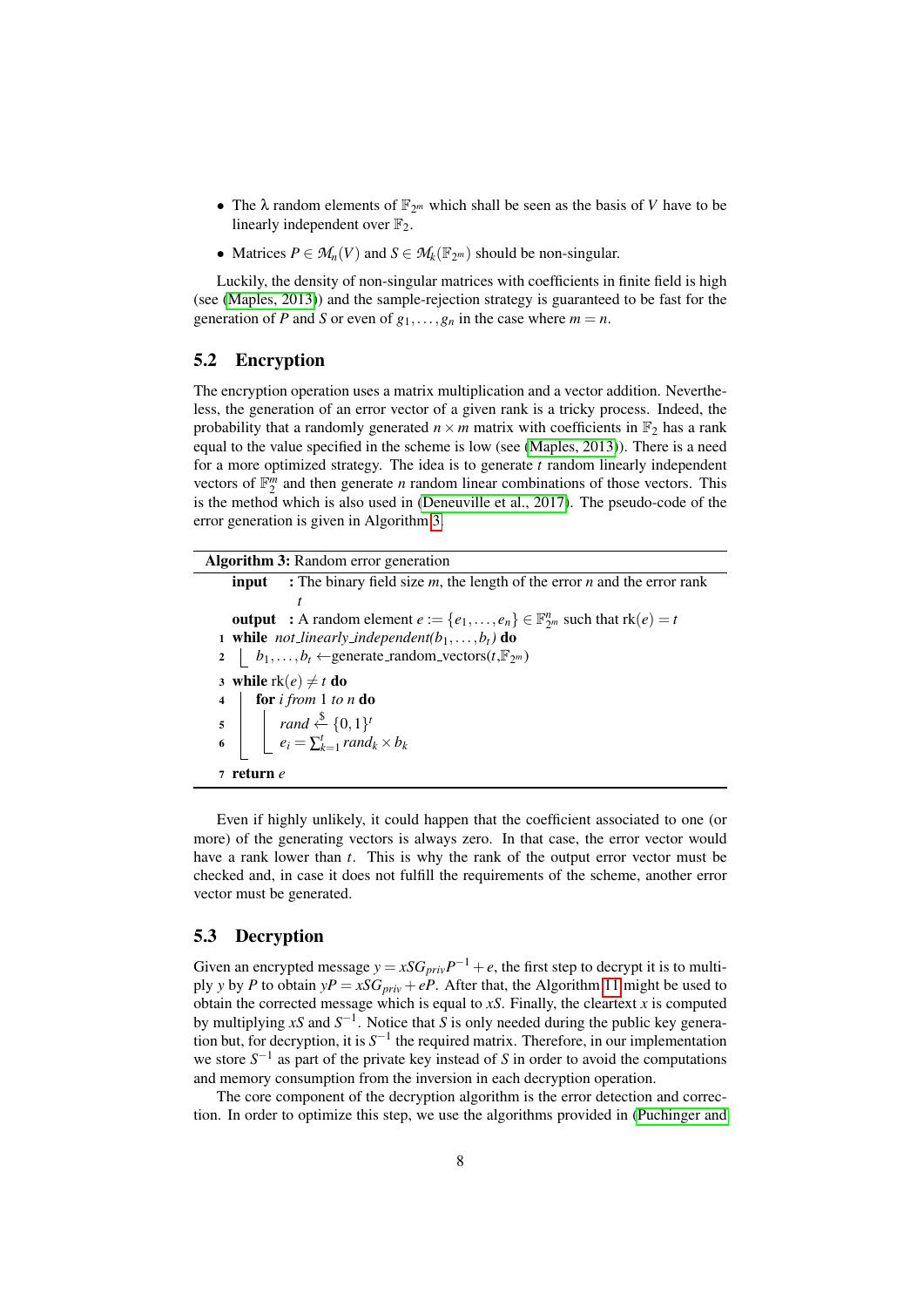[Wachter-Zeh, 2015\)](#page-18-9) and [\(Wachter-Zeh, 2013\)](#page-18-10). Here we provide the pseudo-code of the algorithms. We refer to the aforementioned papers for the proof that these algorithms correctly decode any error with rank less or equal to  $(n - k)/2\lambda$ , and an in-depth explanation of the main idea. Essentially, this decoding procedure can be seen as the equivalent of Gao's algorithm [\(Gao, 2003\)](#page-17-18) for decoding Gabidulin codes. It outputs an evaluation polynomial of the estimated message thus avoiding to solve large linear equations systems depending on the syndrome. To the best of our knowledge, this is the fastest decoding procedure for Gabidulin codes. The algorithm takes advantage of the properties of linearized polynomials to achieve a sub-quadratic complexity. Since linearized polynomials are used in all the algorithms for decryption, we briefly recall their definition.

**Definition 3** (Linearized polynomials). A linearized polynomial  $a(x) \in \mathbb{F}_{2^m}[x]$  is a *polynomial of the form*

$$
\sum_{i=0}^d a_i x^{[i]}
$$

,

where  $x^{[i]} = x^{2^i}$  and  $d$  is the 2-degree of a, denoted as  $\deg_2(a)$  in this paper.

We will denote by  $\mathbb{L}_{2^m}[x]$  the space of all linearized polynomials of  $\mathbb{F}_{2^m}[x]$  and by  $\mathbb{L}_{2^m}[x]_{\leq s}$  the space of all linearized polynomials of  $\mathbb{F}_{2^m}[x]$  with maximum degree *s*. When embedded with the standard addition + and composition  $\circ$ ,  $\mathbb{L}_{2^m}[x]$  is a left (right) euclidean ring. Meaning that we can define a left (right) division.

#### 5.3.1 Algorithms notation

Given that the algorithms required to compute the decoding of a message are presented next, here we introduce the notation rules we have used:

- We denote as  $c_i$  the coefficient at position  $i$  from polynomial  $c$ .
- We denote as Frobenius $(x, n)$  the computation of the *n*-th iteration of Frobenius automorphism over *x*.
- Given a linearized polynomial  $p$ , we denote as  $p = 0$  the assignment to  $p$  of a polynomial with all its coefficients being 0.
- Given a linearized polynomial *p*, we denote as  $p = x$  to represent that *p* is the linearized polynomial with coefficient 1 in the lowest degree position (i.e. the coefficient of the term  $x$ ) and 0s in all others.
- We use the notation  $U[i]$  to denote that  $U$  is a vector of elements in  $\mathbb{F}_{2^m}$  where we access its *i*th position.
- We use —— as the concatenation operation.
- We use #*U* to denote the amount of elements of a vector *U*.

#### 5.3.2 Linearized polynomial multiplication

The first needed subroutine is the fast multiplication of two linearized polynomials. Recall that the multiplication in the ring  $\mathbb{L}_{2^m}[x]$  is actually the standard composition. The details of its implementation are in Algorithm [4.](#page-9-0)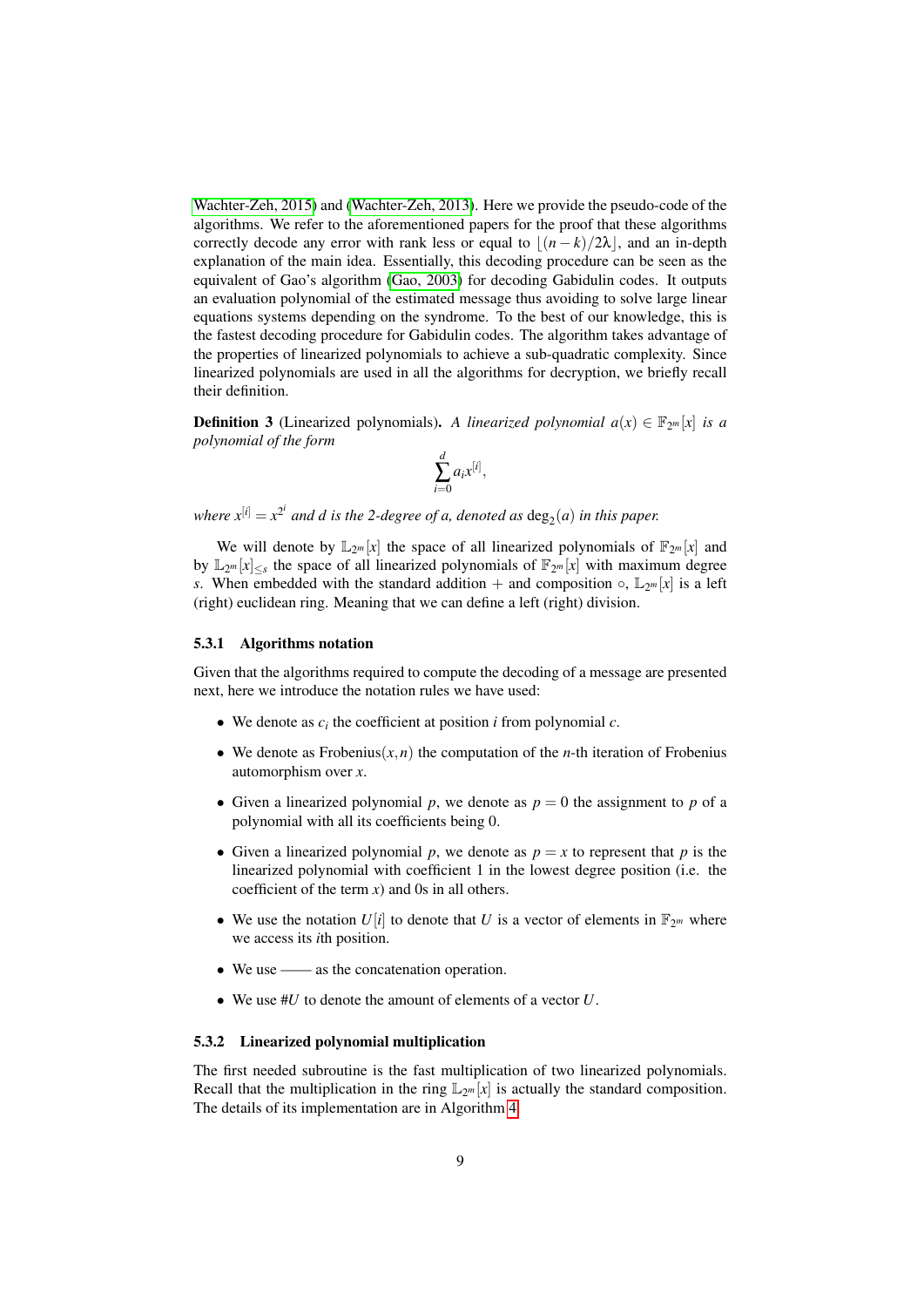#### Algorithm 4: Multiplication

```
input : a, b \in \mathbb{L}_{2^m}[x]_{\leq s}output: c = a \circ b \in \mathbb{L}_{2^m}[x]_{\leq s}1 for i from 0 to deg_2(a) + deg_2(b) do
2 y = 03 for j from 0 to i do
4 \vert if j ≤ deg<sub>2</sub>(a) and i − j ≤ deg<sub>2</sub>(b) then
z = Frobenius(b_{i-j}, j)6 z = z \cdot a_jy = y + z\mathbf{s} | c_i = y9 return c
```
#### 5.3.3 Linearized polynomial divisions

As  $\mathbb{L}_{2^m}[x]$  is a Euclidean ring, we can define a division. As the multiplication in that ring is not commutative, there exist a well-defined left and right division. The fast algorithms for the left and right division are given by Algorithms [5](#page-9-1) and [6,](#page-10-0) respectively.

```
Algorithm 5: LeftDivision
    input : a, b ∈ \mathbb{L}_{2^m}[x] - {0}output : q, r \in \mathbb{L}_{2^m}[x] such that b \circ q + r = ainitialize: r = a, db = deg_2(b),
                 q = 0, \quad di = deg_2(r),1 if di < db then
  2 \mid \text{return } q, r3 while di \geq db do
  4 q' = 0q'_{di-db} = Frobenius(r_{di}/b_{db}, m - db)
  6 q = q + q'7 r = r + b \circ q'\blacksquare di = \deg_2(r)9 return q, r
```
#### 5.3.4 Right Linearized Extendend Euclidean Algorithm

We can use a Linearized version of the Euclidean Algorithm (LEEA) based on the divisions defined above. Given that only the version using right division is required, in Algorithm [7](#page-10-1) we show the implementation of the right LEEA algorithm.

### 5.3.5 Minimal Subspace Polynomial (MSP) and Multi-Point Evaluation (MPE)

The next needed notion is the so-called Minimal Subspace Polynomial which is the linearized polynomial of minimal degree which vanishes over a subspace of  $\mathbb{F}_2^m$ . Its existence and uniqueness is ensured by the following lemma.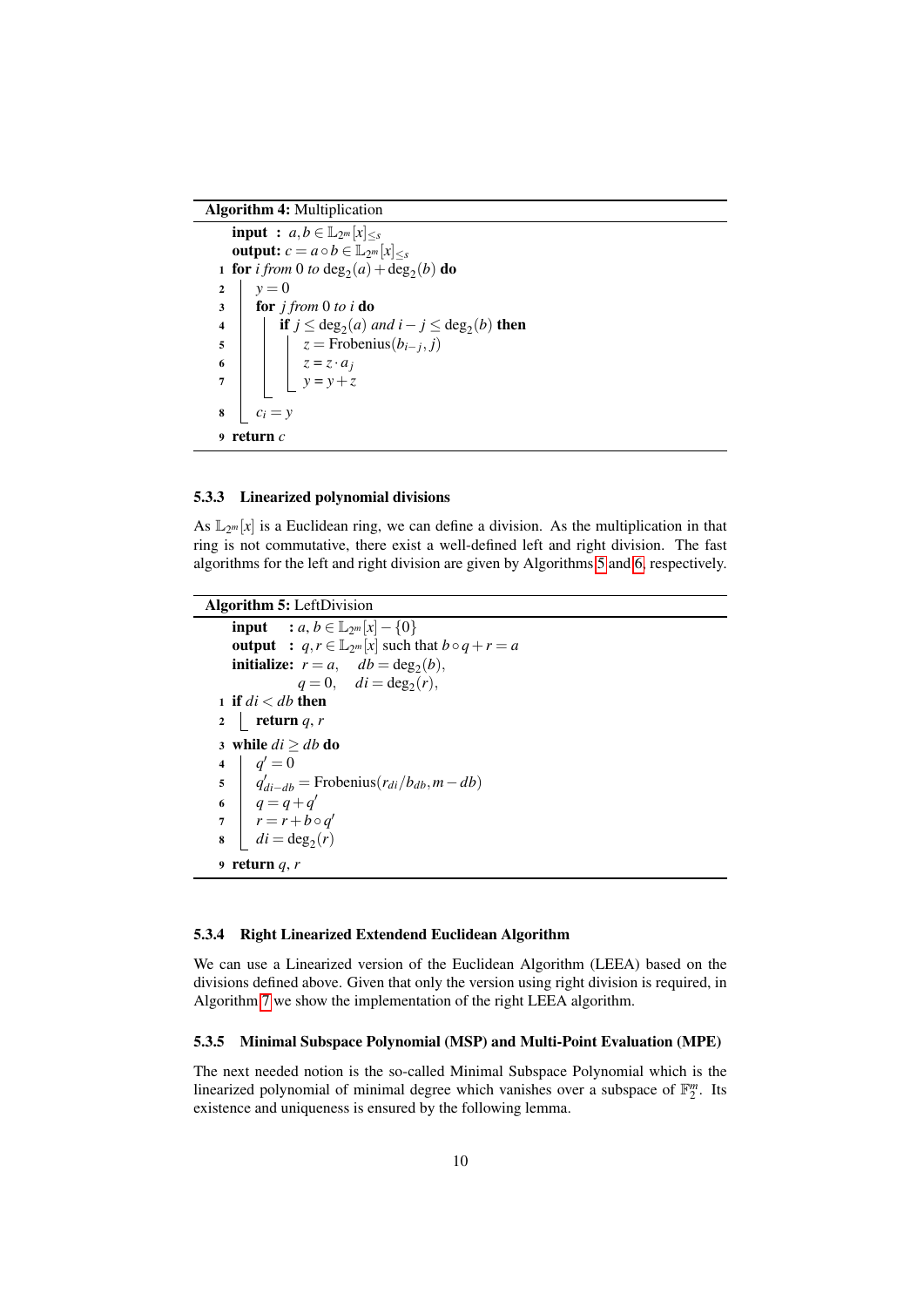Algorithm 6: RightDivision

```
input : a, b ∈ \mathbb{L}_{2^m}[x] - \{0\}output : q, r \in \mathbb{L}_{2^m}[x] such that q \circ b + r = ainitialize: r = a, db = deg_2(b),
              q = 0, \quad di = deg_2(r),1 if di < db then
2 return q, r3 while di \geq db do
4 q' = 0q'_{di-db} = r_{di} / Frobenius(b_{db}, di - db)
6 q = q + q'r = r + q' \circ b\blacksquare di = \deg_2(r)9 return q, r
```
### Algorithm 7: RightLEEA

```
input : a, b \in \mathbb{L}_{2^m}[x] with \deg_2(a) \geq \deg_2(b), stopping degree d_{stop}output : \tau, z, y \in \mathbb{L}_{2^m}[x] such that \tau = z \circ a + y \circ b and \deg_2(\tau) < d_{stop}initialize: z = 0, y = x,
               v = 0, u = x,a' = a, b' = b1 while deg_2(b) \ge d_{stop} and a \ne 0 do
2 | q, r = \text{RightDivision}(b', a')\begin{array}{ccc} 3 & | & l = z + q \circ u \end{array}4 i = y + q \circ vb' = a', \ \ a' = r6 z = u, y = vu = l, v = is \tau = b'9 return τ, z, y
```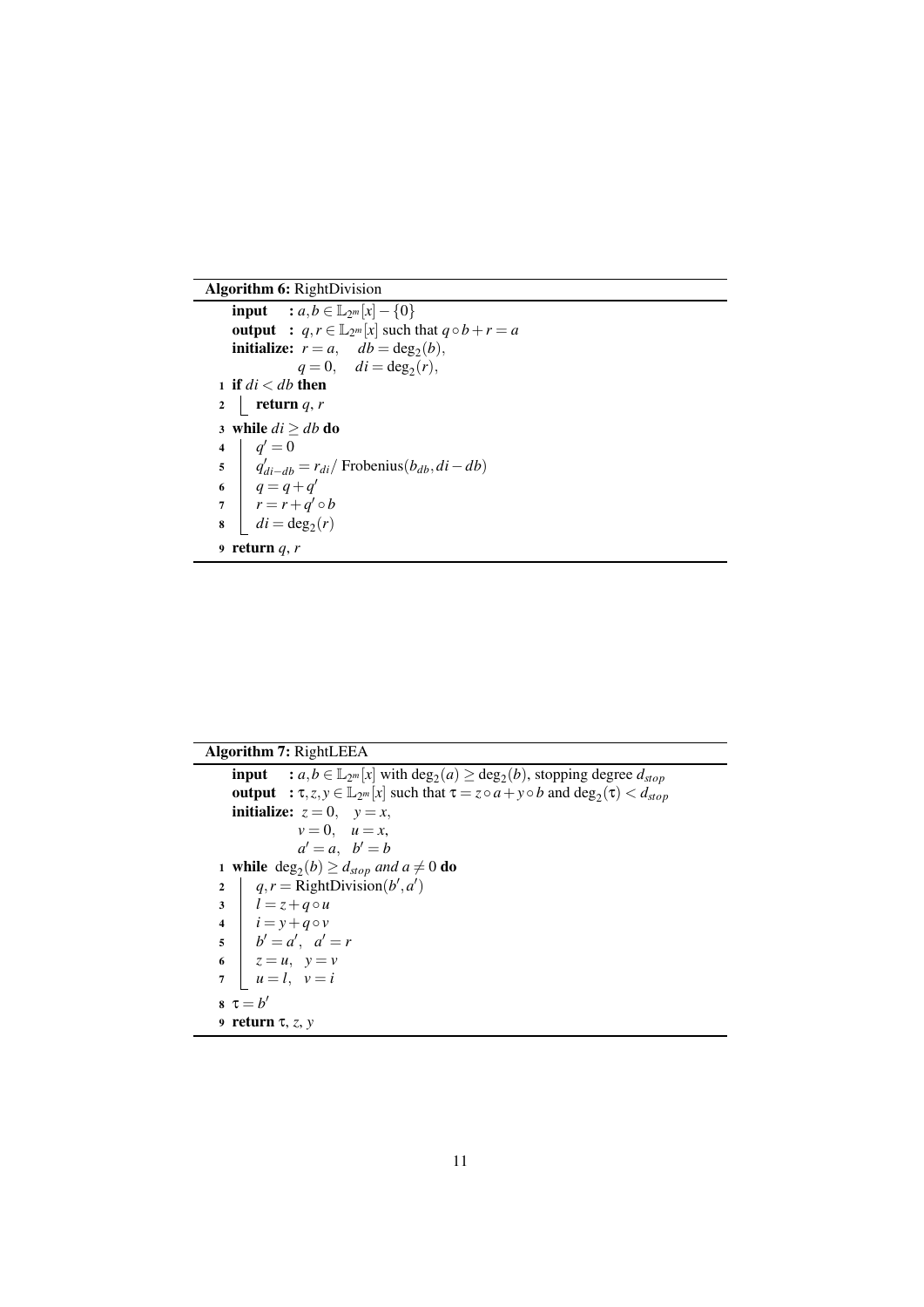Lemma 1 (Minimal Subspace Polynomial (MSP), [\(Lidl and Niederreiter, 1997\)](#page-17-19)). *Let* U be a linear subspace of  $\mathbb{F}_2^m$ . Then there exists a unique nonzero monic polynomial  $M_{\mathcal{U}} \in \mathbb{L}_{2^m}$  *of minimal degree such that* ker  $\mathcal{M}_{\mathcal{U}} = \mathcal{U}$ *. Its degree is dim U.* 

Algorithm [8](#page-11-1) is used to find the MSP of a subspace of  $\mathbb{F}_2^m$  and requires another operation called Multi-Point Evaluation (MPE) which outputs the evaluation of a linearized polynomial over a set of points in  $\mathbb{F}_{2^m}$ . The algorithm to compute MPE is presented in Algorithm [9.](#page-12-0) Both algorithms apply the divide and conquer strategy and call each other recursively.

### Algorithm 8: MSP

```
input : Generating set U = u_1, \ldots, u_s of a subspace U \in \mathbb{F}_2^moutput: p \in \mathbb{L}_{2^m}[x]_{\leq s} such that p(u_i) = 0 for each i \in \{1, \ldots, s\}1 if s = 1 then
 2 | if U[1] = 0 then
 4 return p = x5 else
 6 c return p = x - U[1]7 else
 8 for i from 1 to |s/2| do
 9 \mid A[i] := U[i]10 for i from |s/2|+1 to s do
11 b B[i - \lfloor s/2 \rfloor] = U[i]12 a = \text{MSP}(A)13 P
       P' = \text{MPE}(a, B)14 b = \text{MSP}(P')15 return p = b \circ a
```
#### <span id="page-11-1"></span>5.3.6 Interpolation

The last subroutine is shown in Algorithm [10,](#page-12-1) and depicts an instantiation of the interpolation algorithm optimized for linearized polynomials which also uses the MSP and MPE Algorithms [8,](#page-11-1) [9.](#page-12-0)

### 5.3.7 Gabidulin Decoding

Finally, we present the main decoding procedure in Algorithm [11.](#page-13-0) One can immediately spot that the second step of this procedure is only depending on the generators of the chosen Gabidulin code which is part of the private key. Hence, one can store the  $MSP(\langle g_i, \ldots, g_n \rangle)$  into the private key to optimize the decoding speed at the price of memory consumption. Notice that, the value *v* computed in the RightLEEA step is the error span polynomial as defined in [\(Wachter-Zeh, 2013\)](#page-18-10).

# <span id="page-11-0"></span>6 Performance results

Our software implementation has been designed as an extension of the Open Quantum Safe (OQS) project [\(Mosca et al., 2017\)](#page-18-11). The main motivation was to be able to com-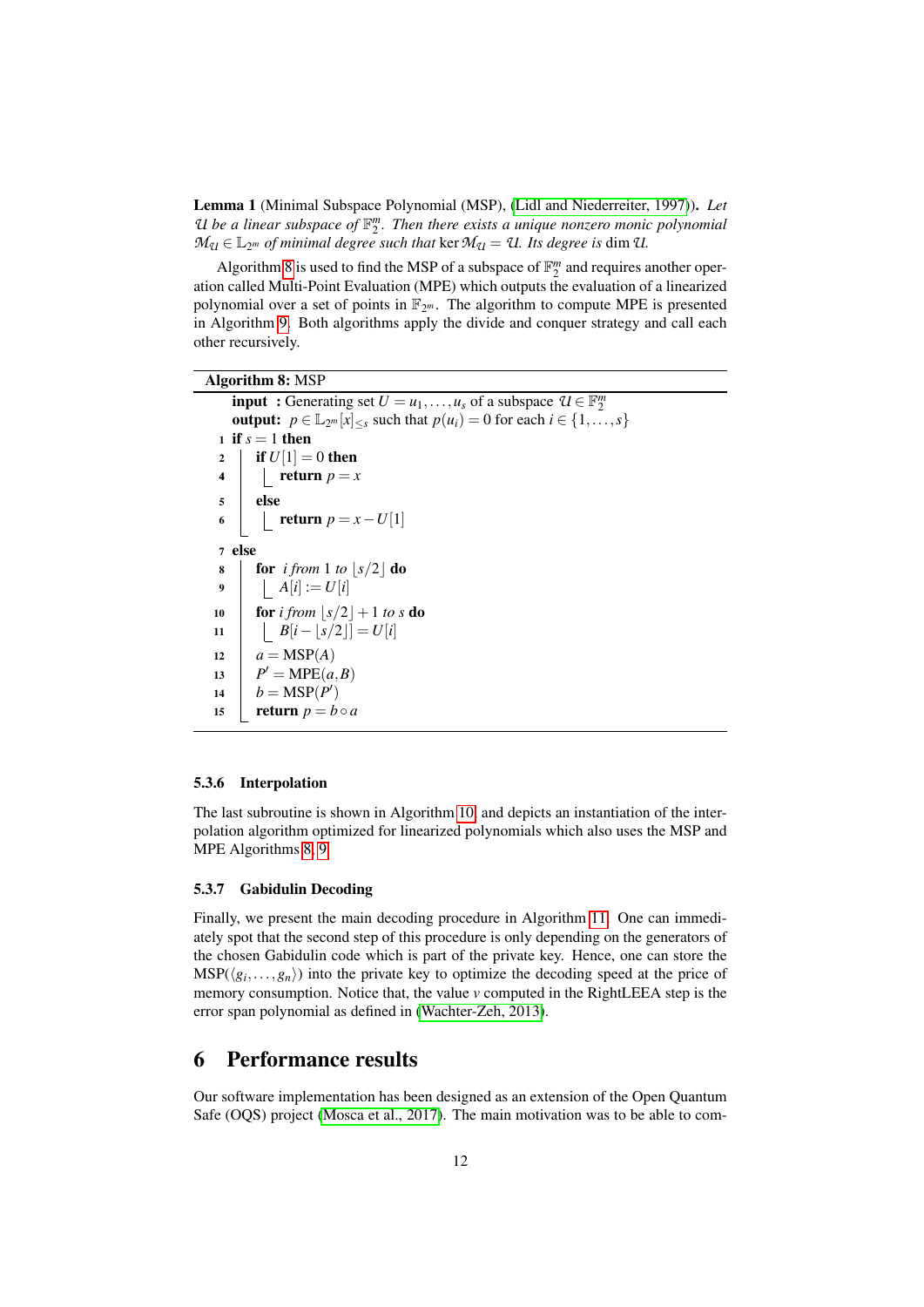# Algorithm 9: MPE

 $\text{input} : a \in \mathbb{L}_{2^m}[x]_{\leq s}, \{u_1, \ldots, u_s\} \in \mathbb{F}_{2^m}^s$ **output:** Vector  $A = [a(u_1),...,a(u_s)] \in \mathbb{F}_{2^m}^s$  if *a = 0* then  $2 \quad | \quad \mathbf{return} \ A = [0_1, \ldots, 0_s];$  $3 \text{ if } s = 1 \text{ then}$  $\sigma = 0$  $\int$  for *i from* 0 *to* deg<sub>2</sub>(*a*) do  $\sigma = \sigma + a_{i+1} \cdot \overline{Frobenius(U[1], i)}$  $7 \mid \text{return } A = [\sigma]$ 8 else  $\int$  for *i from* 1 *to*  $\lfloor s/2 \rfloor$  do  $A[i] = U[i]$ **for** *i from*  $\lfloor s/2 \rfloor + 1$  *to*  $s$  **do**  $\begin{vmatrix} B[i-\lfloor s/2 \rfloor]=U[i] \end{vmatrix}$  $w = \text{MSP}(A)$  $w' = \text{MSP}(B)$ *q*, *r* = RightDivision(*a*,*w*)  $q'$ ,  $' =$  RightDivision $(a, w')$ **return**  $A = \text{MPE}(r', A) \|\text{MPE}(r', B)$ 

<span id="page-12-1"></span><span id="page-12-0"></span>

| <b>Algorithm 10:</b> Interpolation                                                                                     |                                                                                               |  |  |  |  |  |  |
|------------------------------------------------------------------------------------------------------------------------|-----------------------------------------------------------------------------------------------|--|--|--|--|--|--|
| <b>input</b> : $(w_1, y_1), \ldots, (w_s, y_s) \in \mathbb{F}_{2m}^2$ , $x_i$ linearly independent over $\mathbb{F}_2$ |                                                                                               |  |  |  |  |  |  |
|                                                                                                                        | <b>output:</b> Interpolation polynomial p such that $p(w_i) = y_i$ for all $i \in \{1, , s\}$ |  |  |  |  |  |  |
| 1 if $s = l$ then                                                                                                      |                                                                                               |  |  |  |  |  |  |
| $\overline{2}$                                                                                                         | return $[y[1]/w[1]]$                                                                          |  |  |  |  |  |  |
| 3 else                                                                                                                 |                                                                                               |  |  |  |  |  |  |
| 4                                                                                                                      | <b>for</b> i from 1 to $ s/2 $ <b>do</b>                                                      |  |  |  |  |  |  |
| 5                                                                                                                      | $\begin{vmatrix} \n\end{vmatrix}$ $A[i] = w[i]$                                               |  |  |  |  |  |  |
| 6                                                                                                                      | <b>for</b> i from $ s/2  + 1$ to s <b>do</b>                                                  |  |  |  |  |  |  |
| 7                                                                                                                      | $B[i -  s/2 ] = w[i]$                                                                         |  |  |  |  |  |  |
| 8                                                                                                                      | $p = \text{MSP}(A)$                                                                           |  |  |  |  |  |  |
| $\boldsymbol{9}$                                                                                                       | $p' = \text{MSP}(B)$                                                                          |  |  |  |  |  |  |
| 10                                                                                                                     | $Z = \text{MPE}(p', A)$                                                                       |  |  |  |  |  |  |
| 11                                                                                                                     | $Z' = \text{MPE}(p, B)$                                                                       |  |  |  |  |  |  |
| 12                                                                                                                     | $I = \text{Interpolation}(Z, [y[1], \ldots, y[\#Z]])$                                         |  |  |  |  |  |  |
| 13                                                                                                                     | $I' =$ Interpolation(Z', [y[#Z], , y[#Z + #Z']])                                              |  |  |  |  |  |  |
| 14                                                                                                                     | return $I \circ M' + I' \circ M$                                                              |  |  |  |  |  |  |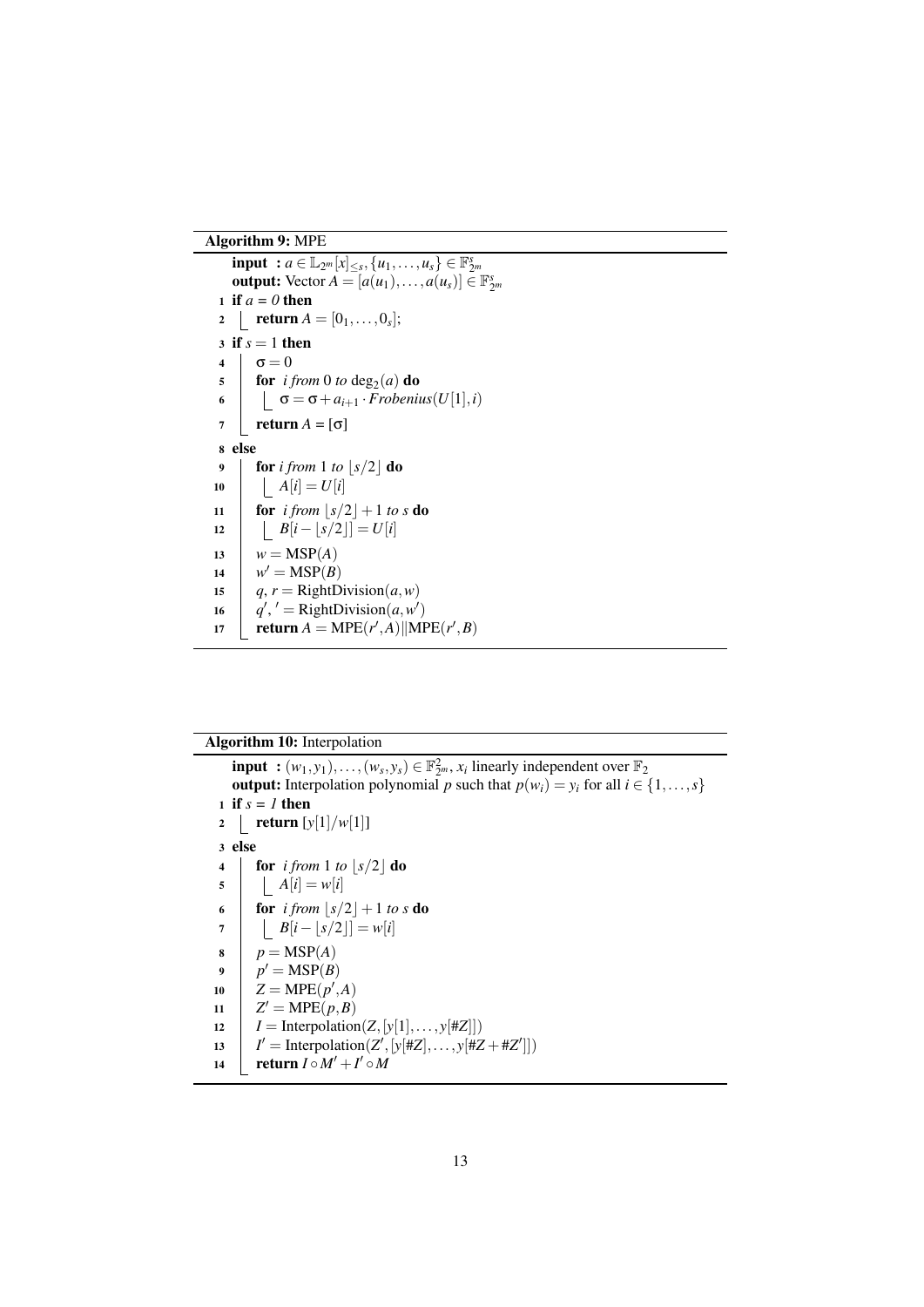#### Algorithm 11: Gabidulin Decoding

**input** : Received word  $r \in \mathbb{F}_{2^m}^n$  and the  $Gab_{k,n}$  code generators  ${g_1, g_2, \ldots, g_n}$ output: Corrected codeword *z*, or a decoding failure message 1  $\tilde{r}$  = Interpolation(*g*,*r*) 2  $M = \text{MSP}(g)$ 3  $r, u, v = \text{RightLEEA}(M, \tilde{r}, \lfloor (n+k)/2 \rfloor)$ 4 *z*,  $p = \text{LeftDivision}(r, v)$ 5 if  $p = 0$  then  $6 \mid \text{return } z$ 7 else 8 | return "Decoding Failure"

<span id="page-13-0"></span>pare our scheme with the other available cryptosystems under the same conditions. We have integrated DRANKULA in the OQS library and have performed the automated benchmarks. The benchmarks have been run on a MacBook Pro 2017, 2.9 GHz Intel Core i7, 16 GB 2133 MHz LPDDR3.

Table [2](#page-13-1) presents the OQS benchmark results. As can be observed, DRANKULA has a faster key generation than McBits as well as a significantly lower public key size. Moreover, our scheme is faster than SIDH for encryption and decryption, but that comes at the price of a larger ciphertext. Same results apply to SIKE. Although RLWE BCNS15 has the best key generation performance, its encryption is substantially worse than DRANKULA with respect to both performance and ciphertext size.

| Scheme             | Class. sec. | PO sec. | operation  | mean CPU cycles | Bytes comm. |
|--------------------|-------------|---------|------------|-----------------|-------------|
| <b>McBits</b>      | 128         |         | Key gen.   | 196.718.429     | 311,736     |
|                    |             |         | Encryption | 72.952          | 141         |
|                    |             |         | Decryption | 331.282         |             |
| <b>DRANKULA</b>    | 128         | 78      | Key gen.   | 159,808,905     | 7,936       |
|                    |             |         | Encryption | 115,975         | 504         |
|                    |             |         | Decryption | 7,761,451       |             |
| <b>SIDH</b>        | 126         | 84      | Key gen.   | 70,672,623      | 378         |
|                    |             |         | Encryption | 143,629,801     | 378         |
|                    |             |         | Decryption | 56,956,858      |             |
| <b>SIKE</b>        | 126         | 84      | Key gen.   | 77,602,053      | 378         |
|                    |             |         | Encryption | 126,294,194     | 402         |
|                    |             |         | Decryption | 134,851,945     |             |
| <b>RLWE BCNS15</b> | 163         | 76      | Key gen.   | 1,807,319       | 4,096       |
|                    |             |         | Encryption | 2,895,648       | 4,224       |
|                    |             |         | Decryption | 297.673         |             |

<span id="page-13-1"></span>Table 2: Performance comparison between different post-quantum cryptography schemes using OQS

Tables [3](#page-14-1) and Table [4](#page-14-2) show DRANKULA's performance for the three levels of security considered in this work, and for an implementation without and with carry-less multiplication optimization, respectively. As observed, a simple software optimization as is the carry-less multiplication provides a significant performance improvement.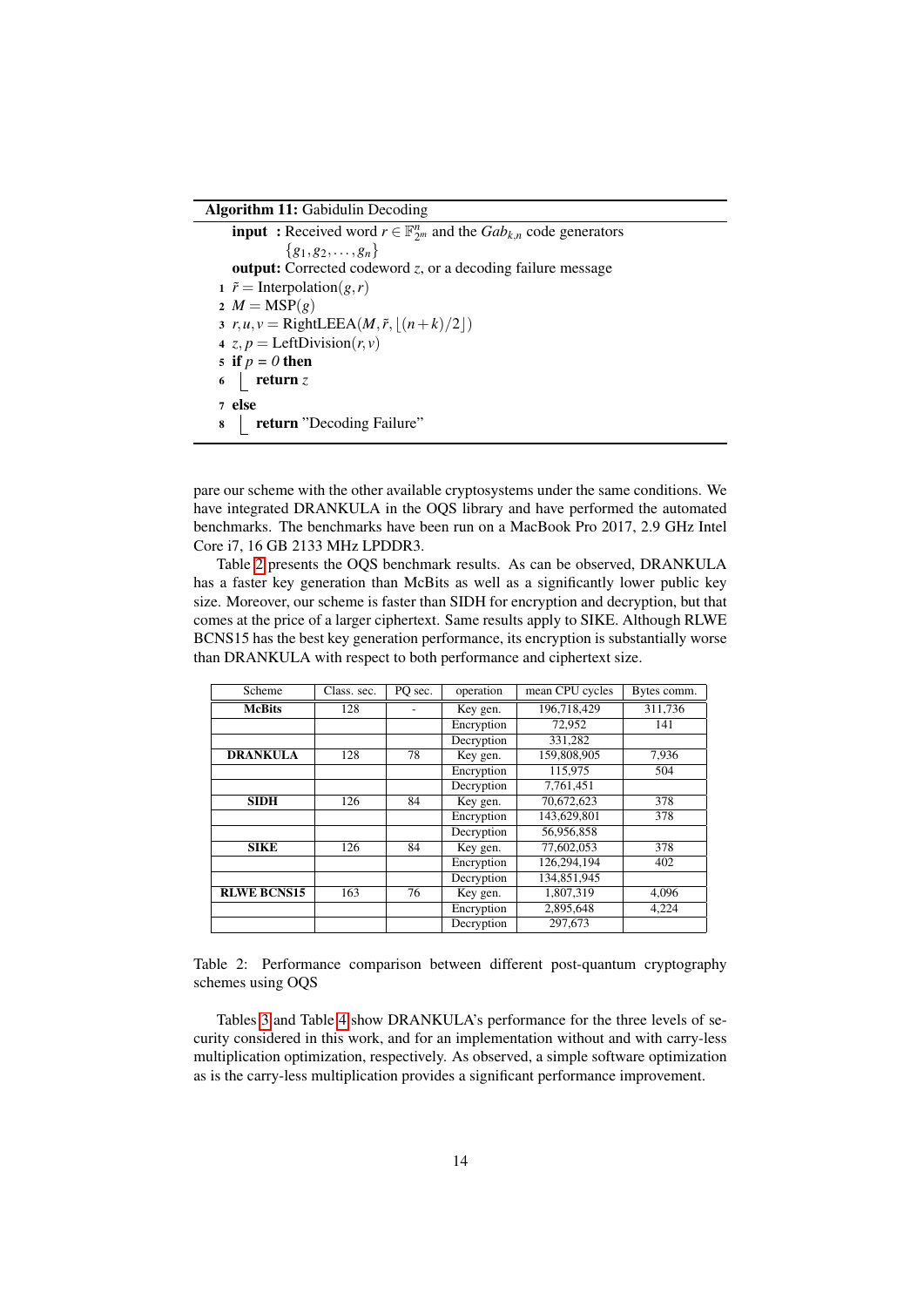| Scheme          | Class. sec. | PO sec. | operation  | mean CPU cycles | Bytes comm. |
|-----------------|-------------|---------|------------|-----------------|-------------|
| <b>DRANKULA</b> | 128         | 78      | Key gen.   | 717,478,286     | 7,936       |
|                 |             |         | Encryption | 1,167,473       | 504         |
|                 |             |         | Decryption | 64,645,692      |             |
| <b>DRANKULA</b> | 192         | 104     | Key gen.   | 1,405,999,903   | 15,120      |
|                 |             |         | Encryption | 2,154,776       | 852         |
|                 |             |         | Decryption | 131,834,096     |             |
| <b>DRANKULA</b> | 256         | 139     | Key gen.   | 3,537,521,289   | 27,648      |
|                 |             |         | Encryption | 3,887,225       | 1,152       |
|                 |             |         | Decryption | 276,356,299     |             |

<span id="page-14-1"></span>Table 3: Performance comparison for different security levels without carry-less multiplication

| Scheme          | Class. sec. | PO sec. | operation  | mean CPU cycles | <b>Bytes</b> |
|-----------------|-------------|---------|------------|-----------------|--------------|
| <b>DRANKULA</b> | 128         | 78      | Key gen.   | 159,808,905     | 7,936        |
|                 |             |         | Encryption | 115.975         | 504          |
|                 |             |         | Decryption | 7,761,451       |              |
| <b>DRANKULA</b> | 192         | 104     | Key gen.   | 281,555,550     | 15,120       |
|                 |             |         | Encryption | 209.117         | 852          |
|                 |             |         | Decryption | 127,45,290      |              |
| <b>DRANKULA</b> | 256         | 139     | Key gen.   | 544,649,920     | 27,648       |
|                 |             |         | Encryption | 320,951         | 1,152        |
|                 |             |         | Decryption | 23.559.649      |              |

<span id="page-14-2"></span>Table 4: Performance comparison for different security levels with carry-less multiplication

# <span id="page-14-0"></span>7 A note on a side-channel resistant implementation

When implementing a new cryptosystem there is always the challenge of finding the fastest way to compute each algorithm. As we detailed in the previous sections, the approach to implement the operations required in each algorithm could be done in different manners. A typical technique to speed up an implementation is to remove operations under certain conditions or to compute the same in a different way depending on the inputs (i.e., by means of branching). This conditional execution is usually exploited by side-channel attackers who try to gather information about the inputs of operations by studying the time difference or any other physical measurement that may lead to some information leakage.

The fact that an implementation is weak against some side-channel attack does not mean that the cryptosystem itself is not secure. It usually means that some performance improvements must be modified from the implementation so that secret information remains secure. Nevertheless, nowadays performance is such an important property for cryptosystems that the lack of an efficient implementation may end up with the cryptosystem becoming not used at all and eventually obsolete.

One alternative to protect an implementation from side-channel attacks is by means of constant-time operations. This way, the operations required by each algorithm take the same time no matter the input and, therefore, an attacker can only extract information about the operations, which might be public, but not about the inputs and outputs. The main drawback of this approach is that the cost of the algorithms is heavily increased. For this reason, we propose to modify only a subset of operations to be constant-time, and we analyze the information leaked to check the feasibility of ob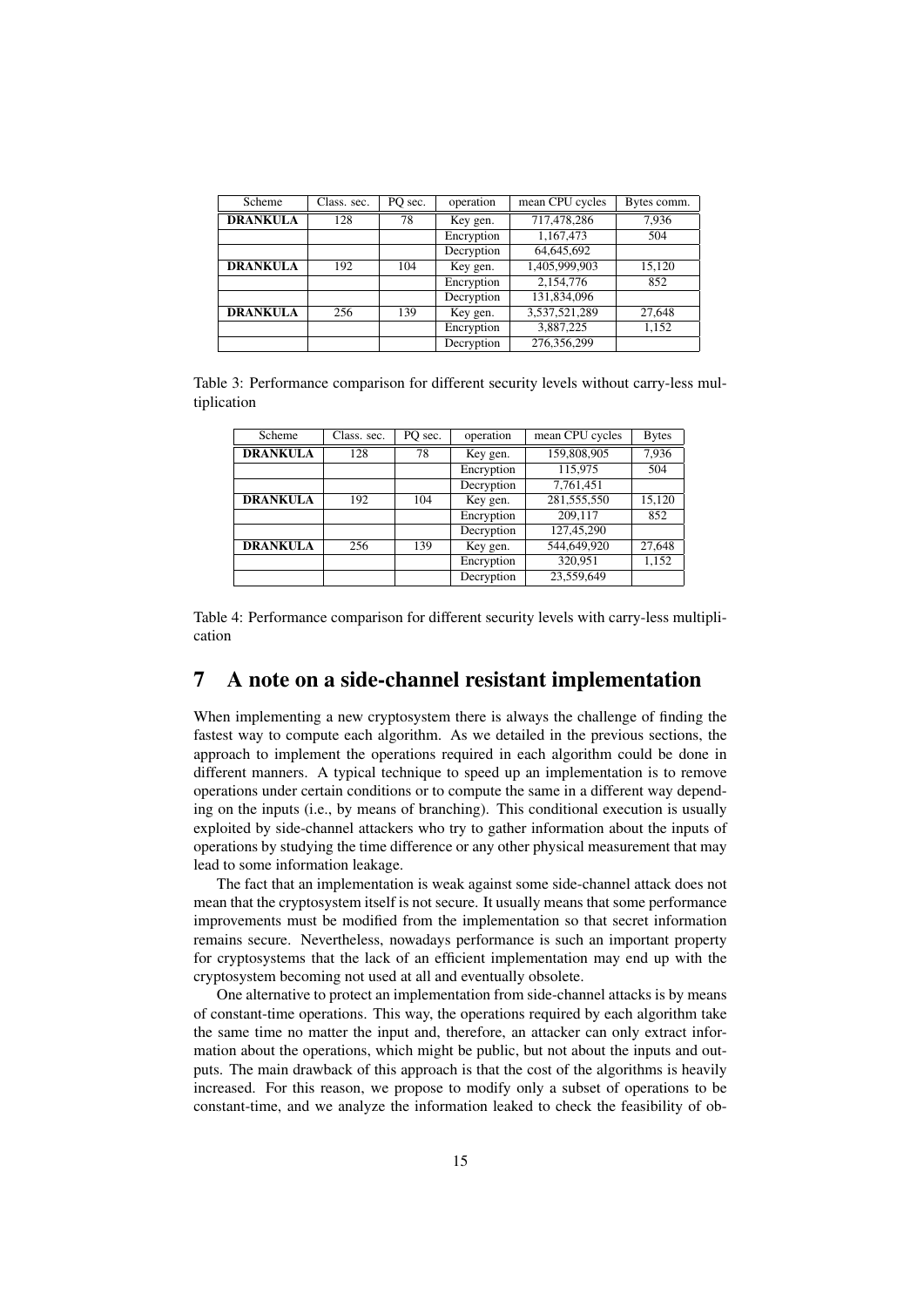taining any knowledge of the secret key, or the error generated during encryption, from the leaked data.

We propose to only modify some algorithms used for the decryption procedure in order to make them constant time, namely: the linearized polynomial addition, the linearized polynomial multiplication and part of the Minimal Subspace Polynomial. The first modification is simple, we just computed the addition for all the elements and checked the degree by iterating over all the positions. For the multiplication, in Algorithm [12](#page-15-0) we modified a little bit the previous Algorithm [4](#page-9-0) to avoid conditional instructions in the loop,. We also computed the multiplication up to the maximum degree, not only up to the degree of the polynomials.

#### Algorithm 12: Constant-Time Multiplication

```
input : a, b \in \mathbb{L}_{2^m}[x]_{\leq n+1}output: c = a \circ b \in \mathbb{L}_{2^m}[x]_{\leq n+1}1 for i from 0 to n+1 do
 y = 03 for j from 0 to i do
 4 \vert z = Frobenius(b_{i-j}, j)z = z \cdot a_j6 if j \leq deg_2(a) and i - j \leq deg_2(b) then
7 \vert \vert \vert y = y + z\vert else
 9 \vert \vert \psi = y + 010 c_i = y11 return c
```
Finally, the changes in MSP only affected the initial conditions to return values. In Algorithm [8](#page-11-1) we returned either 1 or 2 values depending if the input subspace is 0 or not. This would leak information of the 0s in the input subspace. To prevent that from happening we generated the same result but we fill the polynomial with a 0 in the second position. More precisely, we change the return value so instead of the return statement in Algorithm [8](#page-11-1) line [4,](#page-11-2) we return  $p = x - 0$ .

We have chosen only these three operations because our analysis showed that with these changes, the decryption would not leak not enough information to threaten the security of the cryptosystem. Indeed, the unmodified operations are: interpolation, rightLEEA and left / right division, which usually take polynomials of the same degree as inputs at a given recursion degree.

Table [5](#page-16-5) shows the performance of our constant-time implementation of DRANKULA for the same three security levels that we have considered in our work. It must be noted that our solution uses the carry-less multiplication and, as the constant-time implementation only affects the decryption, we skip the other two operations. Results show that decryption is heavily impacted when the countermeasures are put in place.

The only identified cases where an attacker would observe a timing difference are the following:

1. The interpolation polynomial ˜*r* is of 2-degree less than *n*−1: the attacker would be able to learn that the point  $(g_n, r_n)$  is already part of the graph of the interpolation polynomial of  $\{(g_i, r_i)\}_{1 \leq i < n}$ . As the attacker does not have any control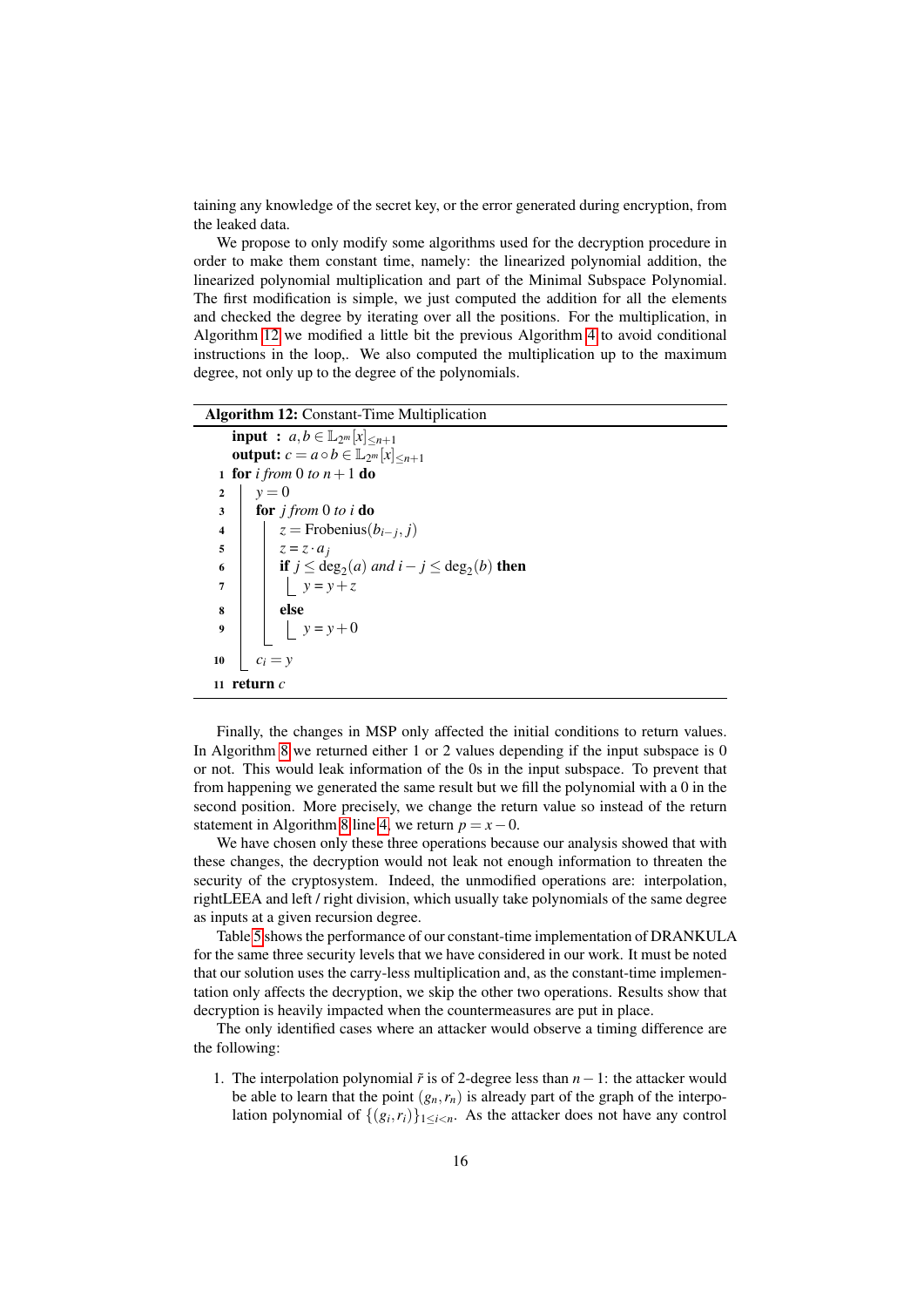on the  $g_i$  and neither on the  $r_i$ s (as they are actually the coefficients of  $cP$  where *P* is unknown to him), he will not be able to extract any meaningful information.

2. The degree controlling the number of iterations in the loop of RightLEEA or the right division is decreasing more than 1: the attacker would observe in the best case that the Interpolation polynomial ˜*r* divides the MSP of the generators of the Gabidulin code. Again, as the coefficients of  $\tilde{r}$  are actually depending on the coefficients of *cP*, then the attacker will not gain any valuable knowledge on the private key.

Nevertheless, a deeper analysis of the possible leakages through timing analysis constitutes a path for future works.

| <b>Scheme</b>   | Class. sec. | PO sec. | operation  | mean CPU cycles |
|-----------------|-------------|---------|------------|-----------------|
| <b>DRANKULA</b> | 128         | 78      | Decryption | 314,116,991     |
| <b>DRANKULA</b> | 192         | 104     | Decryption | 878, 204, 550   |
| <b>DRANKULA</b> | 256         | 139     | Decryption | 2,662,744,720   |

<span id="page-16-5"></span>Table 5: Performance comparison for different security levels of the constant-time implementation with carry-less multiplication

# <span id="page-16-2"></span>8 Conclusions and future work

This work is presenting a software implementation of DRANKULA, a rank based McEliece-like cryptosystem with deterministic decryption presented in [\(Loidreau, 2017\)](#page-17-9), and its performance results. We address several caveats of the scheme when carrying out a practical implementation, and we provide three sets parameters targeting 64, 96 and 128 bits of post-quantum security. In addition we provide the pseudocode for the main subroutines of our algorithms, which might be helpful to the community to continue investigating this scheme. Results show that DRANKULA is a viable alternative to other post-quantum cryptography schemes and efficient in terms of key sizes and computational complexity. We end up providing a note on a side-channel resistant implementation of our proposal. As future work it would be interesting to formally investigate the IND-CCA and IND-CPA properties of DRANKULA.

## **REFERENCES**

- <span id="page-16-3"></span>Aragon, N., Blazy, O., Deneuville, J.-C., Gaborit, P., Hauteville, A., Ruatta, O., Tillich, J.-P., and Zemor, G. (2017). Locker - low rank parity check codes encryption.
- <span id="page-16-0"></span>Bernstein, D. J., Buchmann, J., and Dahmen, E. (2008). *Post Quantum Cryptography*. Springer Publishing Company, Incorporated, 1st edition.
- <span id="page-16-1"></span>Bernstein, D. J., Chou, T., and Schwabe, P. (2015). Mcbits: fast constant-time codebased cryptography. *IACR Cryptology ePrint Archive*, 2015:610.
- <span id="page-16-4"></span>Bosma, W., Cannon, J., and Playoust, C. (1997). The Magma algebra system. I. The user language. *J. Symbolic Comput.*, 24(3-4):235–265. Computational algebra and number theory (London, 1993).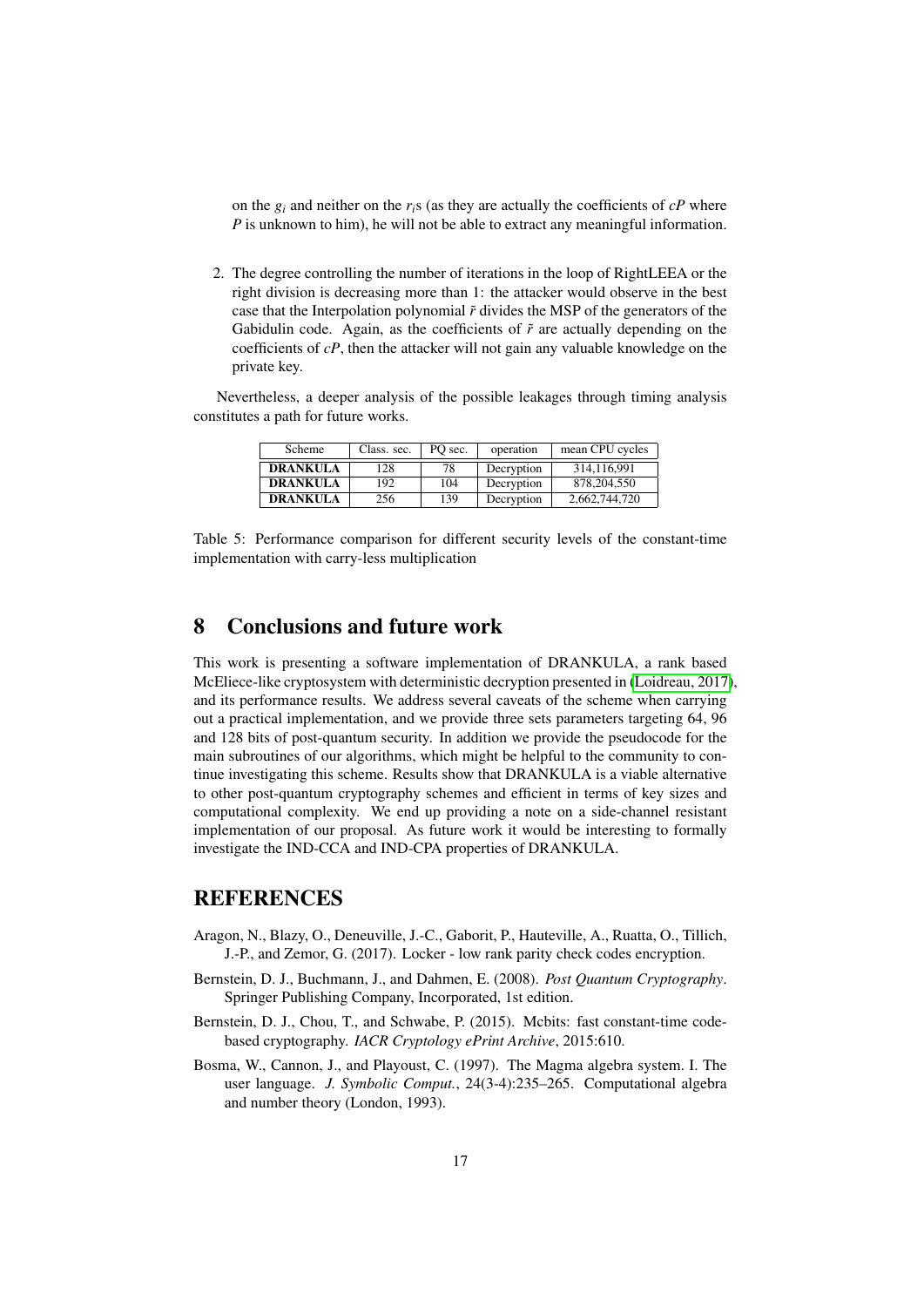- <span id="page-17-2"></span>Chen, L., Jordan, S., Liu, Y.-K., Moody, D., Peralta, R., Perlner, R., and Smith-Tone, D. (2016). Report on post-quantum cryptography.
- <span id="page-17-6"></span>Chou, T. (2016). Qcbits: Constant-time small-key code-based cryptography. In *Cryptographic Hardware and Embedded Systems - CHES 2016 - 18th International Conference, Santa Barbara, CA, USA, August 17-19, 2016, Proceedings*, pages 280–300.
- <span id="page-17-4"></span>Chou, T. (2017). Mcbits revisited. In *International Conference on Cryptographic Hardware and Embedded Systems*, pages 213–231. Springer.
- <span id="page-17-10"></span>Deneuville, J.-C., Gaborit, P., and Zémor, G. (2017). Ouroboros: A simple, secure and efficient key exchange protocol based on coding theory. In *International Workshop on Post-Quantum Cryptography*, pages 18–34. Springer.
- <span id="page-17-0"></span>Devoret, M. H. and Schoelkopf, R. J. (2013). Superconducting circuits for quantum information: An outlook. *Science*, 339(6124):1169–1174.
- <span id="page-17-7"></span>Gabidulin, E. M. (1985). Theory of codes with maximum rank distance. *Problems of Information Transmission (English translation of Problemy Peredachi Informatsii)*, 21(1).
- <span id="page-17-8"></span>Gabidulin, E. M., Paramonov, A. V., and Tretjakov, O. V. (1991). *Ideals over a Non-Commutative Ring and their Application in Cryptology*, pages 482–489.
- <span id="page-17-5"></span>Gaborit, P. (2005). *Shorter keys for code based cryptography*, pages 81–90.
- <span id="page-17-11"></span>Gaborit, P., Murat, G., Ruatta, O., and Zmor, G. (2013). Low rank parity check codes and their application to cryptography.
- <span id="page-17-18"></span>Gao, S. (2003). *A New Algorithm for Decoding Reed-Solomon Codes*, pages 55–68.
- <span id="page-17-1"></span>Google (2018). A preview of bristlecone, googles new quantum processor. Available at [https://research.googleblog.com/2018/03/](https://research.googleblog.com/2018/03/a-preview-of-bristlecone-googles-new.html) [a-preview-of-bristlecone-googles-new.html](https://research.googleblog.com/2018/03/a-preview-of-bristlecone-googles-new.html).
- <span id="page-17-13"></span>Gueron, S. and Kounavis, M. E. (2010). Intel® carry-less multiplication instruction and its usage for computing the gcm mode. *White Paper*.
- <span id="page-17-15"></span>Hankerson, D., Menezes, A. J., and Vanstone, S. (2006). *Guide to elliptic curve cryptography*. Springer Science & Business Media.
- <span id="page-17-16"></span>Itoh, T. and Tsujii, S. (1988). A fast algorithm for computing multiplicative inverses in gf (2m) using normal bases. *Information and computation*, 78(3):171–177.
- <span id="page-17-14"></span>Karatsuba, A. and Ofman, Y. (1962). Multiplication of many-digital numbers by automatic computers. *Doklady Akademii Nauk SSSR, Translation in Physics-Doklady 7, 595-596, 1963*, 145(2):293–294.
- <span id="page-17-19"></span>Lidl, R. and Niederreiter, H. (1997). *Finite fields*, volume 20 of *Encyclopedia of Mathematics and its Applications*. Cambridge University Press, Cambridge, second edition.
- <span id="page-17-9"></span>Loidreau, P. (2017). *A New Rank Metric Codes Based Encryption Scheme*, pages 3–17.
- <span id="page-17-17"></span>Maples, K. (2013). Singularity of random matrices over finite fields.
- <span id="page-17-3"></span>McEliece, R. J. (1978). A Public-Key Cryptosystem Based On Algebraic Coding Theory. *Deep Space Network Progress Report*, 44:114–116.
- <span id="page-17-12"></span>Melchor, C. A., Aragon, N., Bettaieb, S., Bidoux, L., Blazy, O., Deneuville, J.-C., Gaborit, P., and Zmor, G. (2016). Rank quasi-cyclic (rqc).